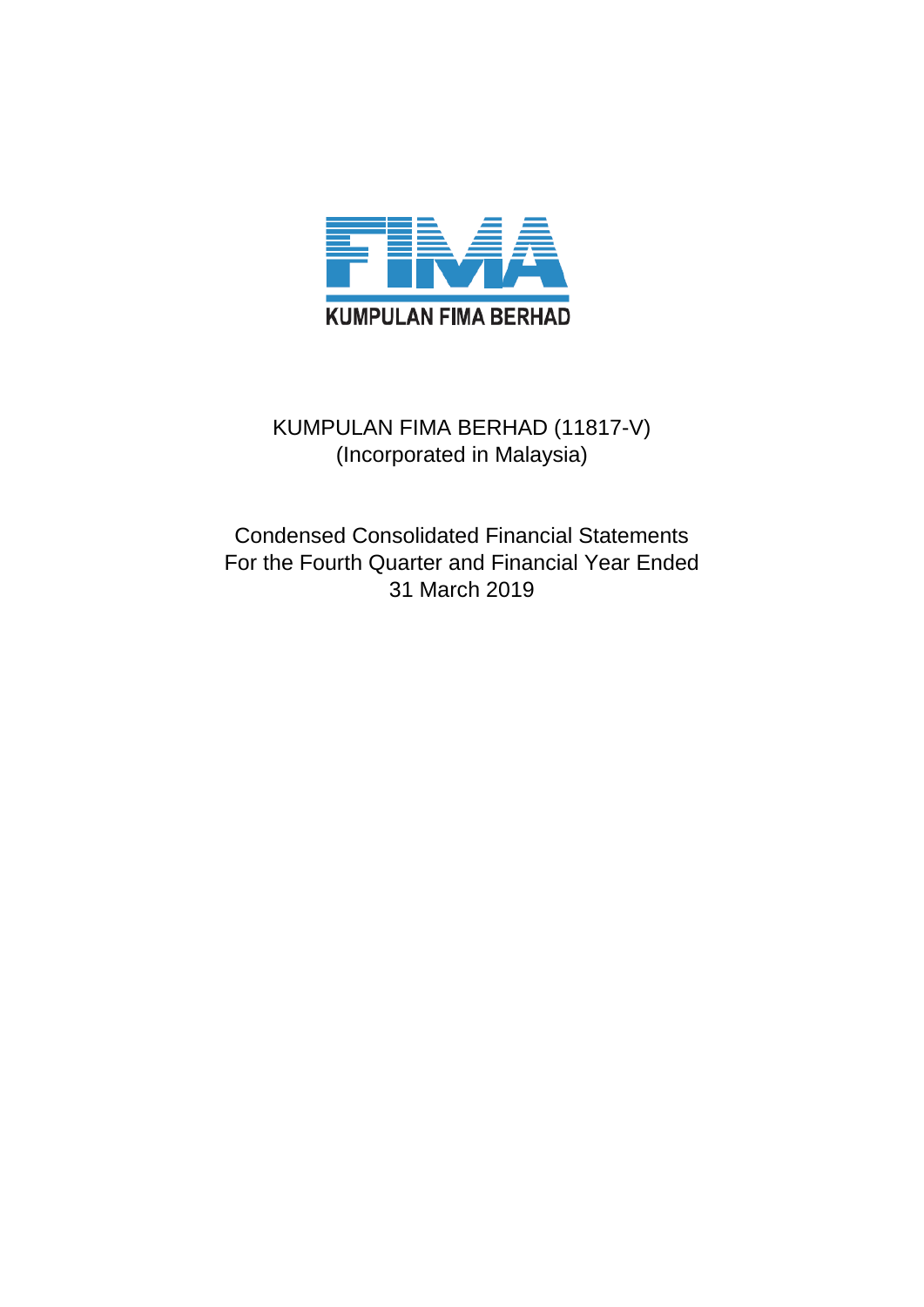

## **CONDENSED CONSOLIDATED STATEMENT OF COMPREHENSIVE INCOME FOR THE FOURTH QUARTER AND FINANCIAL YEAR ENDED 31 MARCH 2019** *(THE FIGURES HAVE NOT BEEN AUDITED)*

|                                                                |                | <b>Current quarter</b> |                       | 12 months cumulative |                       |  |
|----------------------------------------------------------------|----------------|------------------------|-----------------------|----------------------|-----------------------|--|
|                                                                |                | <b>Current</b>         | <b>Preceding year</b> | <b>Current</b>       | <b>Preceding year</b> |  |
|                                                                |                | year                   | corresponding         | year                 | corresponding         |  |
|                                                                |                | quarter                | quarter               | to date              | period                |  |
|                                                                |                | 31-3-2019              | 31-3-2018             | 31-3-2019            | 31-3-2018             |  |
|                                                                | <b>Note</b>    |                        | (Restated)            |                      | (Restated)            |  |
|                                                                |                | <b>RM'000</b>          | <b>RM'000</b>         | <b>RM'000</b>        | <b>RM'000</b>         |  |
| Revenue                                                        | A <sub>9</sub> | 135,075                | 131,953               | 469,473              | 482,460               |  |
| Cost of sales                                                  |                | (84,069)               | (77, 418)             | (278, 854)           | (294,867)             |  |
| <b>Gross profit</b>                                            |                | 51,006                 | 54,535                | 190,619              | 187,593               |  |
| Other income                                                   |                | 3,032                  | 3,934                 | 9,762                | 12,276                |  |
| Other items of expense                                         |                |                        |                       |                      |                       |  |
| Administrative expenses                                        |                | (27, 240)              | (29, 398)             | (77, 167)            | (86, 244)             |  |
| Selling and marketing expenses                                 |                | (7,098)                | (7, 856)              | (12, 283)            | (12,969)              |  |
| Other operating income/(expenses)                              |                | (5, 109)               | (3,000)               | 4,542                | (18,999)              |  |
|                                                                |                | (39, 447)              | (40, 254)             | (84,908)             | (118, 212)            |  |
| Finance costs                                                  |                | (146)                  | (1,945)               | (1,518)              | (3,047)               |  |
| Share of results of associates                                 |                | 920                    | (141)                 | 930                  | (475)                 |  |
| <b>Profit before tax</b>                                       | A9/A10         | 15,365                 | 16,129                | 114,885              | 78,135                |  |
| Income tax expense                                             | B <sub>5</sub> | (10, 705)              | (10, 895)             | (29, 677)            | (31, 513)             |  |
| Profit net of tax                                              |                | 4,660                  | 5,234                 | 85,208               | 46,622                |  |
| Other comprehensive income                                     |                |                        |                       |                      |                       |  |
| Foreign currency translation differences                       |                |                        |                       |                      |                       |  |
| for foreign operations                                         |                | 10,553                 | (13, 715)             | 14,711               | (27, 393)             |  |
| Remeasurement of defined benefit liability                     |                | 82                     | (36)                  | 82                   | (36)                  |  |
| <b>Total comprehensive income</b>                              |                |                        |                       |                      |                       |  |
| for the period/year                                            |                | 15,295                 | (8, 517)              | 100,001              | 19,193                |  |
| Profit attributable to:                                        |                |                        |                       |                      |                       |  |
| Equity holders of the Company                                  |                | 3,257                  | 2,382                 | 59,840               | 30,412                |  |
| Non-controlling interests                                      |                | 1,403                  | 2,852                 | 25,368               | 16,210                |  |
| Profit for the period/year                                     |                | 4,660                  | 5,234                 | 85,208               | 46,622                |  |
| <b>Total comprehensive income</b>                              |                |                        |                       |                      |                       |  |
| attributable to:                                               |                |                        |                       |                      |                       |  |
| Equity holders of the Company                                  |                | 13,877                 | (11, 382)             | 73,981               | 7,981                 |  |
| Non-controlling interests<br><b>Total comprehensive income</b> |                | 1,418                  | 2,865                 | 26,020               | 11,212                |  |
| for the period/year                                            |                | 15,295                 | (8, 517)              | 100,001              | 19,193                |  |
| Earnings per share attributable                                |                |                        |                       |                      |                       |  |
| to equity holders of the Company:                              |                |                        |                       |                      |                       |  |
| Basic/diluted earnings per share (sen)                         | <b>B12</b>     | 1.16                   | 0.84                  | 21.25                | 10.78                 |  |
|                                                                |                |                        |                       |                      |                       |  |

(The condensed consolidated statement of comprehensive income should be read in conjunction with the audited financial statements for the year ended 31 March 2018 and the accompanying explanatory notes attached to the interim financial *statements).*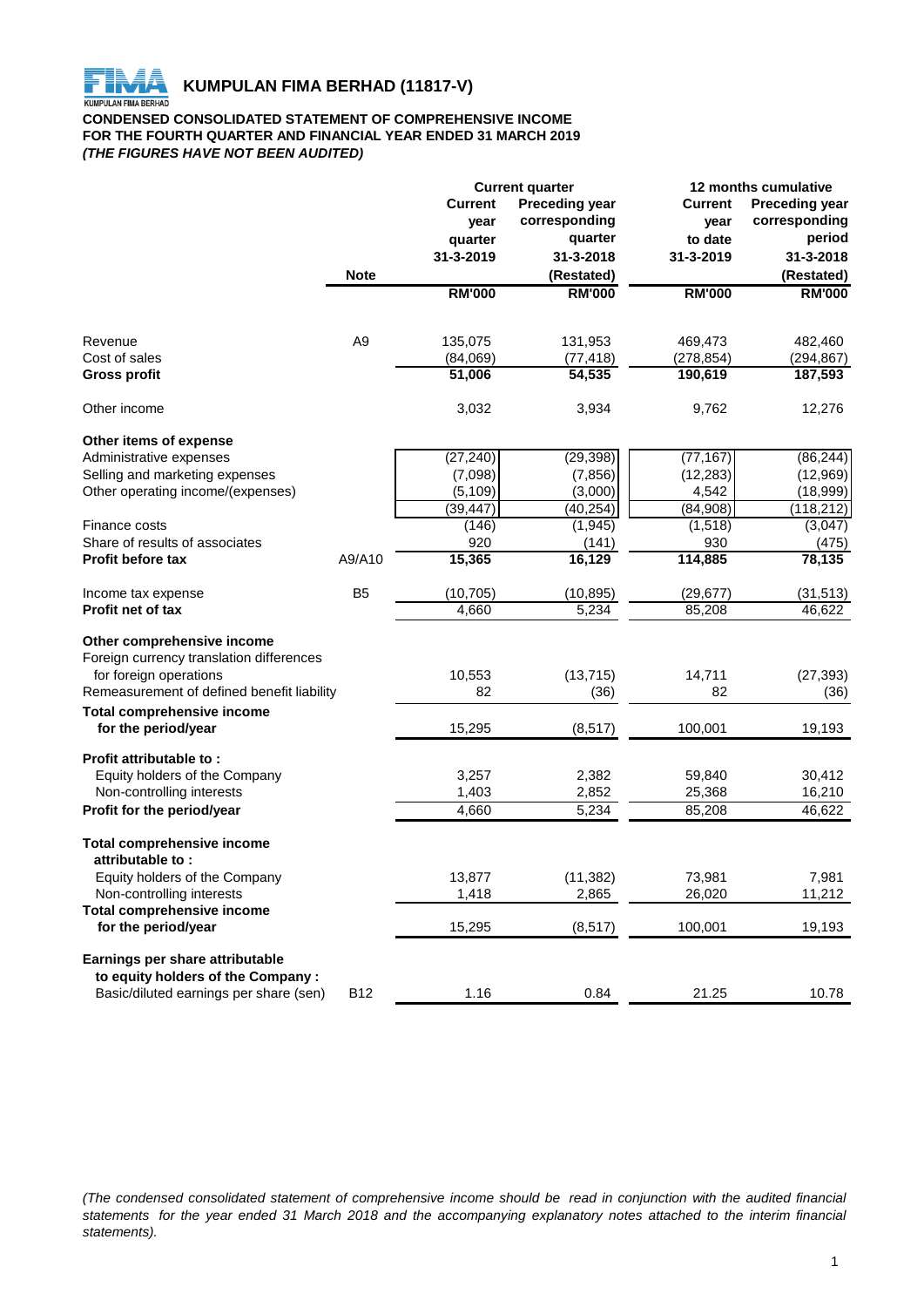## **CONDENSED CONSOLIDATED STATEMENT OF FINANCIAL POSITION AS AT 31 MARCH 2019**

|                                                                                       | As at<br>31-3-2019 | As at<br>31-3-2018<br>(Restated) | As at<br>$1 - 4 - 2017$<br>(Restated) |
|---------------------------------------------------------------------------------------|--------------------|----------------------------------|---------------------------------------|
|                                                                                       | <b>RM'000</b>      | <b>RM'000</b>                    | <b>RM'000</b>                         |
| <b>ASSETS</b>                                                                         |                    |                                  |                                       |
| Non-current assets                                                                    |                    |                                  |                                       |
| Property, plant and equipment                                                         | 539,031            | 508,759                          | 475,327                               |
| Investment properties                                                                 | 65,191             | 66,829                           | 68,464                                |
| Investment in associates                                                              | 31,272             | 43,647                           | 46,516                                |
| Deferred tax assets                                                                   | 11,207             | 9,206                            | 6,966                                 |
| Goodwill on consolidation                                                             | 12,710             | 12,710                           | 12,710                                |
|                                                                                       | 659,411            | 641,151                          | 609,983                               |
| <b>Current assets</b>                                                                 |                    |                                  |                                       |
|                                                                                       |                    |                                  |                                       |
| Inventories                                                                           | 104,669            | 77,424                           | 82,812                                |
| <b>Biological assets</b>                                                              | 4,504              | 5,102                            | 6,289                                 |
| Trade receivables                                                                     | 130,982            | 139,960                          | 108,149                               |
| Other receivables                                                                     | 34,968             | 20,941                           | 32,552                                |
| Short term cash investments                                                           | 148,143            | 51,886                           |                                       |
| Cash and bank balances                                                                | 142,175            | 235,297                          | 390,780                               |
|                                                                                       | 565,441            | 530,610                          | 620,582                               |
| <b>TOTAL ASSETS</b>                                                                   | 1,224,852          | 1,171,761                        | 1,230,565                             |
| <b>EQUITY AND LIABILITIES</b><br>Equity attributable to equity holders of the Company |                    |                                  |                                       |
| Share capital                                                                         | 311,670            | 311,670                          | 311,670                               |
| Treasury shares                                                                       | (1, 133)           | (440)                            |                                       |
| Other reserves                                                                        | 58,917             | 44,501                           | 66,896                                |
| Retained earnings                                                                     | 434,515            | 398,939                          | 393,630                               |
|                                                                                       | 803,969            | 754,670                          | $\overline{772,}196$                  |
| Non-controlling interests                                                             | 254,373            | 245,169                          | 258,958                               |
| <b>Total equity</b>                                                                   | 1,058,342          | 999,839                          | 1,031,154                             |
|                                                                                       |                    |                                  |                                       |
| <b>Non-current liabilities</b>                                                        |                    |                                  |                                       |
| Finance lease obligations                                                             | 14,868             | 15,588                           | 16,176                                |
| Retirement benefit obligations                                                        | 1,831              | 1,813                            | 1,837                                 |
| Deferred tax liabilities                                                              | 31,068             | 38,382                           | 34,464                                |
|                                                                                       | 47,767             | 55,783                           | 52,477                                |
| <b>Current liabilities</b>                                                            |                    |                                  |                                       |
| Finance lease obligations                                                             | 643                | 611                              | 624                                   |
| Short term borrowings                                                                 | 34,506             | 33,419                           | 14,516                                |
| Trade and other payables                                                              | 64,893             | 65,888                           | 112,459                               |
| Provisions                                                                            | 11,312             | 12,081                           | 16,947                                |
| Tax payable                                                                           | 7,389              | 4,140                            | 2,388                                 |
|                                                                                       | 118,743            | 116,139                          | 146,934                               |
| <b>Total liabilities</b>                                                              | 166,510            | 171,922                          | 199,411                               |
| <b>TOTAL EQUITY AND LIABILITIES</b>                                                   | 1,224,852          | 1,171,761                        | 1,230,565                             |
|                                                                                       |                    |                                  |                                       |
| Net assets per share (RM)                                                             | 2.85               | 2.67                             | 2.74                                  |
|                                                                                       |                    |                                  |                                       |

(The condensed consolidated statement of financial position should be read in conjunction with the audited financial statements for the year ended 31 March 2018 and the accompanying explanatory notes attached to the interim financial *statements).*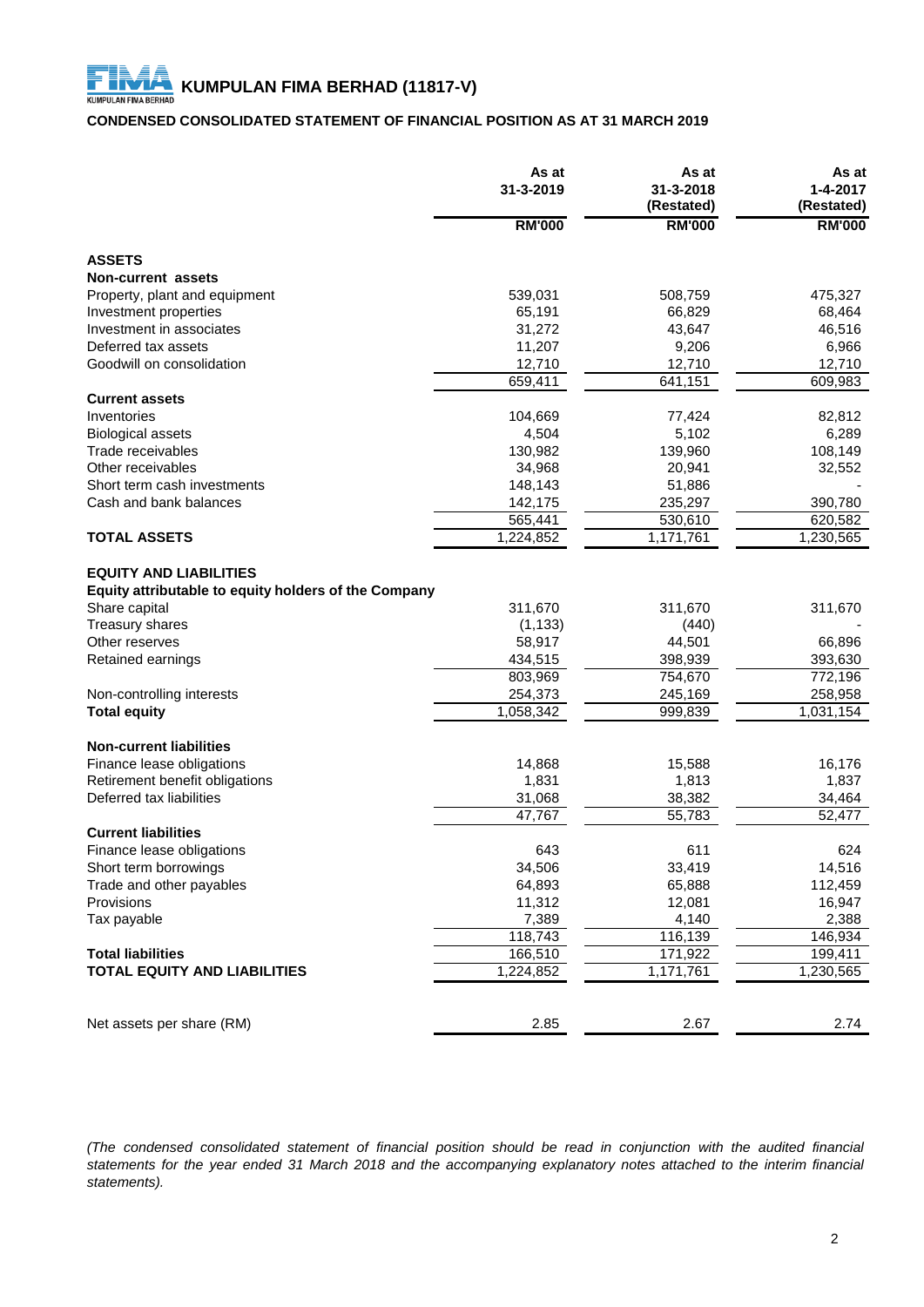FH **KUMPULAN FIMA BERHAD (11817-V) KUMPULAN FIMA BERHAD** 

#### **CONDENSED CONSOLIDATED STATEMENT OF CHANGES IN EQUITY FOR THE FINANCIAL YEAR ENDED 31 MARCH 2019**

|                                                        | Attributable to equity holders of the Company |                                            |                                    |                                                |                                     |                                                                                     |                                                 |                                       |                               |                                                   |                                         |
|--------------------------------------------------------|-----------------------------------------------|--------------------------------------------|------------------------------------|------------------------------------------------|-------------------------------------|-------------------------------------------------------------------------------------|-------------------------------------------------|---------------------------------------|-------------------------------|---------------------------------------------------|-----------------------------------------|
|                                                        |                                               |                                            |                                    | Non-distributable                              |                                     |                                                                                     | Distributable                                   |                                       |                               |                                                   |                                         |
| Group                                                  | <b>Share</b><br>capital<br><b>RM'000</b>      | <b>Treasury</b><br>shares<br><b>RM'000</b> | Other<br>reserves<br><b>RM'000</b> | <b>Revaluation</b><br>reserve<br><b>RM'000</b> | Capital<br>reserve<br><b>RM'000</b> | Capital<br>reserve<br>arising from<br>bonus issue in<br>subsidiary<br><b>RM'000</b> | Foreign<br>exchange<br>reserve<br><b>RM'000</b> | Retained<br>earnings<br><b>RM'000</b> | <b>Total</b><br><b>RM'000</b> | Non-<br>controlling<br>interests<br><b>RM'000</b> | <b>Total</b><br>equity<br><b>RM'000</b> |
| At 1 April 2018                                        | 311,670                                       | (440)                                      | 119,616                            | 81,848                                         | 437                                 | 66,459                                                                              | (29, 128)                                       | 322,333                               | 753,179                       | 244,415                                           | 997,594                                 |
| Effects from adoption of MFRS                          |                                               |                                            | (74, 758)                          | (81, 848)                                      |                                     |                                                                                     | 7,090                                           | 77,613                                | 2,855                         | 1,005                                             | 3,860                                   |
|                                                        | 311,670                                       | (440)                                      | 44,858                             |                                                | 437                                 | 66,459                                                                              | (22, 038)                                       | 399,946                               | 756,034                       | 245,420                                           | 1,001,454                               |
| Total comprehensive income for the year                |                                               |                                            | 14,059                             |                                                |                                     |                                                                                     | 14,059                                          | 59,922                                | 73,981                        | 26,020                                            | 100,001                                 |
| <b>Transactions with owners</b>                        |                                               |                                            |                                    |                                                |                                     |                                                                                     |                                                 |                                       |                               |                                                   |                                         |
| Dividend                                               |                                               | $\overline{\phantom{a}}$                   |                                    | $\blacksquare$                                 |                                     | $\overline{\phantom{a}}$                                                            |                                                 | (25, 353)                             | (25, 353)                     |                                                   | (25, 353)                               |
| Dividend paid to minority shareholders of a subsidiary |                                               |                                            |                                    |                                                |                                     |                                                                                     |                                                 |                                       |                               | (15, 488)                                         | (15, 488)                               |
| Purchase of treasury shares                            | $\overline{\phantom{a}}$                      | (693)                                      |                                    | $\overline{\phantom{a}}$                       |                                     | $\overline{\phantom{a}}$                                                            |                                                 | $\overline{\phantom{a}}$              | (693)                         | (1, 579)                                          | (2, 272)                                |
| Total transaction with owners                          |                                               | (693)                                      |                                    |                                                |                                     |                                                                                     |                                                 | (25, 353)                             | (26, 046)                     | (17,067)                                          | (43, 113)                               |
| At 31 March 2019                                       | 311,670                                       | (1, 133)                                   | 58,917                             | $\overline{\phantom{a}}$                       | 437                                 | 66,459                                                                              | (7, 979)                                        | 434,515                               | 803,969                       | 254,373                                           | 1,058,342                               |
| At 1 April 2017                                        | 311,670                                       |                                            | 141,654                            | 81,848                                         | 437                                 | 66,459                                                                              | (7,090)                                         | 315,379                               | 768,703                       | 257,704                                           | 1,026,407                               |
| Effects from adoption of MFRS                          |                                               | $\blacksquare$                             | (74, 758)                          | (81, 848)                                      |                                     |                                                                                     | 7,090                                           | 78,251                                | 3,493                         | 1,254                                             | 4,747                                   |
|                                                        | 311,670                                       | $\overline{\phantom{a}}$                   | 66,896                             | $\overline{a}$                                 | 437                                 | 66,459                                                                              |                                                 | 393,630                               | 772,196                       | 258,958                                           | 1,031,154                               |
| Total comprehensive income for the year                |                                               |                                            | (22, 395)                          |                                                |                                     |                                                                                     | (22, 395)                                       | 30,376                                | 7,981                         | 11,212                                            | 19,193                                  |
| <b>Transactions with owners</b>                        |                                               |                                            |                                    |                                                |                                     |                                                                                     |                                                 |                                       |                               |                                                   |                                         |
| Acquisition of subsidiary                              |                                               |                                            |                                    |                                                |                                     |                                                                                     |                                                 |                                       |                               | 1,030                                             | 1,030                                   |
| Purchase of treasury shares                            |                                               | (440)                                      |                                    |                                                |                                     |                                                                                     |                                                 |                                       | (440)                         | (396)                                             | (836)                                   |
| Dividend                                               |                                               |                                            |                                    |                                                |                                     |                                                                                     |                                                 | (25, 401)                             | (25, 401)                     | $\overline{\phantom{a}}$                          | (25, 401)                               |
| Dividend paid to minority shareholders of a subsidiary |                                               |                                            |                                    |                                                |                                     |                                                                                     |                                                 |                                       |                               | (25, 128)                                         | (25, 128)                               |
| Acquisition of non-controlling interests               | $\overline{\phantom{a}}$                      |                                            |                                    | $\overline{\phantom{a}}$                       |                                     | $\overline{\phantom{a}}$                                                            |                                                 | 334                                   | 334                           | (507)                                             | (173)                                   |
| Total transaction with owners                          | $\blacksquare$                                | (440)                                      |                                    | $\overline{\phantom{a}}$                       |                                     |                                                                                     |                                                 | (25,067)                              | (25, 507)                     | (25,001)                                          | (50, 508)                               |
| As 31 March 2018 (Restated)                            | 311,670                                       | (440)                                      | 44,501                             | $\sim$                                         | 437                                 | 66,459                                                                              | (22, 395)                                       | 398,939                               | 754,670                       | 245,169                                           | 999,839                                 |

 *(The condensed consolidated statements of changes in equity should be read in conjunction with the audited financial statements for the year ended 31 March 2018 and the accompanying explanatory notes attached to the interim financial statements).*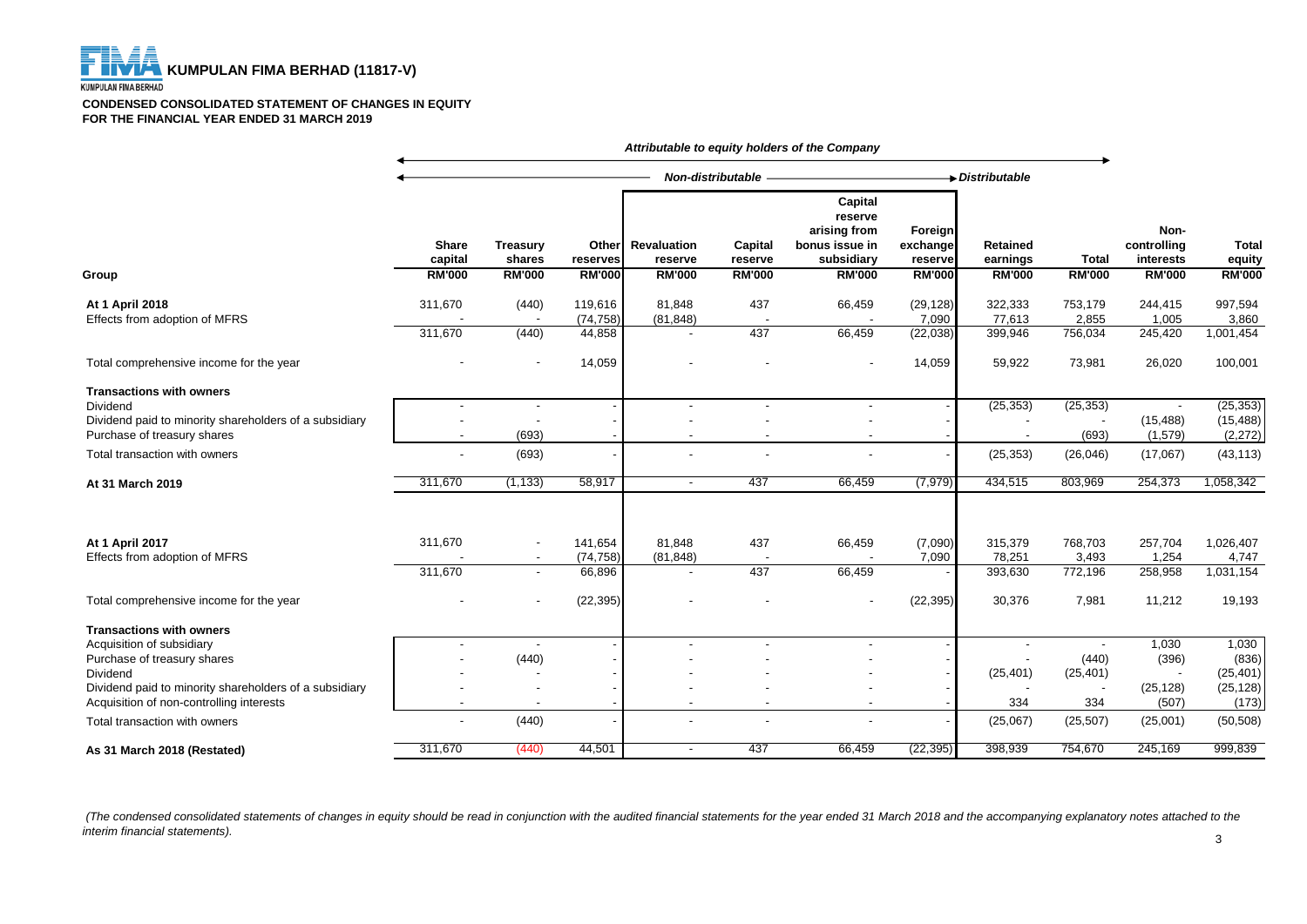

# **THE RUMPULAN FIMA BERHAD (11817-V)**<br>KUMPULAN FIMA BERHAD

## **CONDENSED CONSOLIDATED STATEMENT OF CASH FLOWS FOR THE FINANCIAL YEAR ENDED 31 MARCH 2019**

|                                                                                               | -12 months ended |                         |
|-----------------------------------------------------------------------------------------------|------------------|-------------------------|
|                                                                                               | 31-3-2019        | 31-3-2018<br>(Restated) |
|                                                                                               | <b>RM'000</b>    | <b>RM'000</b>           |
| <b>CASH FLOWS FROM OPERATING ACTIVITIES</b>                                                   |                  |                         |
| Profit before tax                                                                             | 114,885          | 78,135                  |
| Adjustments for:                                                                              |                  |                         |
| Depreciation of investment properties                                                         | 2,108            | 1,635                   |
| Depreciation for property, plant and equipment<br>Fair value changes on biological assets     | 24,810<br>744    | 23,006<br>802           |
| Impairment loss on property, plant and equipment                                              |                  | 832                     |
| Impairment loss/(write back) on trade and other receivables                                   | 1,100            | (2,376)                 |
| Interest expense                                                                              | 1,518            | 3,047                   |
| Interest income                                                                               | (8, 144)         | (9,402)                 |
| Provision for retirement benefit obligation                                                   | 198              | 289                     |
| Net reversal of provision for warranty                                                        | (769)            | (4,866)                 |
| Net unrealised forex (gain)/loss                                                              | (4,232)          | 8,438                   |
| Net gain on disposal of property, plant and equipment                                         | (13)             | (108)                   |
| Negative goodwill on acquisition of subsidiaries                                              |                  | (275)                   |
| Share of results of associates                                                                | (930)            | 475                     |
| Write (back)/down of inventories                                                              | (720)            | 2,484                   |
| Write back of impairment loss on property, plant and equipment                                | (23, 631)        |                         |
| Operating profit before working capital changes                                               | 106,924          | 102,116                 |
| (Increase)/decrease in inventories                                                            | (26, 525)        | 2,904                   |
| Increase in receivables<br>Decrease in payables                                               | (993)<br>(969)   | (23, 879)               |
| Cash generated from operations                                                                | 78,437           | (56,371)<br>24,770      |
| Interest paid                                                                                 | (1,518)          | (3,047)                 |
| Taxes paid                                                                                    | (22, 132)        | (29, 658)               |
| Retirement benefits paid                                                                      | (52)             | (43)                    |
| Net cash generated from/(used in) operating activities                                        | 54,735           | (7, 978)                |
|                                                                                               |                  |                         |
| <b>CASH FLOWS FROM INVESTING ACTIVITIES</b>                                                   |                  |                         |
| Acquisition of subsidiary, net cash acquired                                                  |                  | (4, 564)                |
| Proceeds from disposal of property, plant and equipment                                       | 31<br>(45, 249)  | 117                     |
| Purchase of property, plant and equipment<br>Net dividend received from an associated company | 13,303           | (32, 495)<br>2,482      |
| Acquisition of non-controlling interests                                                      |                  | (173)                   |
| Acquisition of treasury shares                                                                | (693)            | (440)                   |
| Interest income received                                                                      | 8,144            | 9,402                   |
| Distribution received from short term cash investment                                         |                  | 457                     |
| Net placement of deposits                                                                     | (4, 403)         | 23,000                  |
| Net investment in short term cash investment                                                  | (96, 257)        | (51, 886)               |
| Net cash used in investing activities                                                         | (125,124)        | (54,100)                |
| <b>CASH FLOWS FROM FINANCING ACTIVITIES</b>                                                   |                  |                         |
|                                                                                               | 1,087            |                         |
| Net drawdown/(repayment) of borrowings<br>Repayment of obligation under finance lease         | (865)            | (10, 123)<br>(711)      |
| Dividend paid                                                                                 | (25, 353)        | (25, 401)               |
| Dividend paid by a subsidiary to non-controlling interests                                    | (15, 488)        | (25, 128)               |
| Net cash used in financing activities                                                         | (40, 619)        | (61, 363)               |
|                                                                                               |                  |                         |
| <b>NET DECREASE IN CASH AND CASH EQUIVALENTS</b>                                              | (111,008)        | (123, 441)              |
| EFFECT ON FOREIGN EXCHANGE RATE CHANGES IN CASH                                               |                  |                         |
| <b>AND CASH EQUIVALENTS</b>                                                                   | 17,886           | (9,042)                 |
| CASH AND CASH EQUIVALENTS AT BEGINNING OF YEAR                                                | 235,297          | 367,780                 |
| CASH AND CASH EQUIVALENTS AT END OF YEAR                                                      | 142,175          | 235,297                 |
|                                                                                               |                  |                         |
| <b>CASH AND CASH EQUIVALENTS COMPRISE:</b>                                                    |                  |                         |
| Cash and bank balances                                                                        | 72,760           | 69,674                  |
| Fixed deposits with financial institutions                                                    | 69,415           | 165,623                 |
|                                                                                               | 142,175          | 235,297                 |

*(The condensed consolidated statement of cash flows should be read in conjunction with the audited financial statements for the year ended 31 March 2018 and the accompanying explanatory notes attached to the interim financial statements).*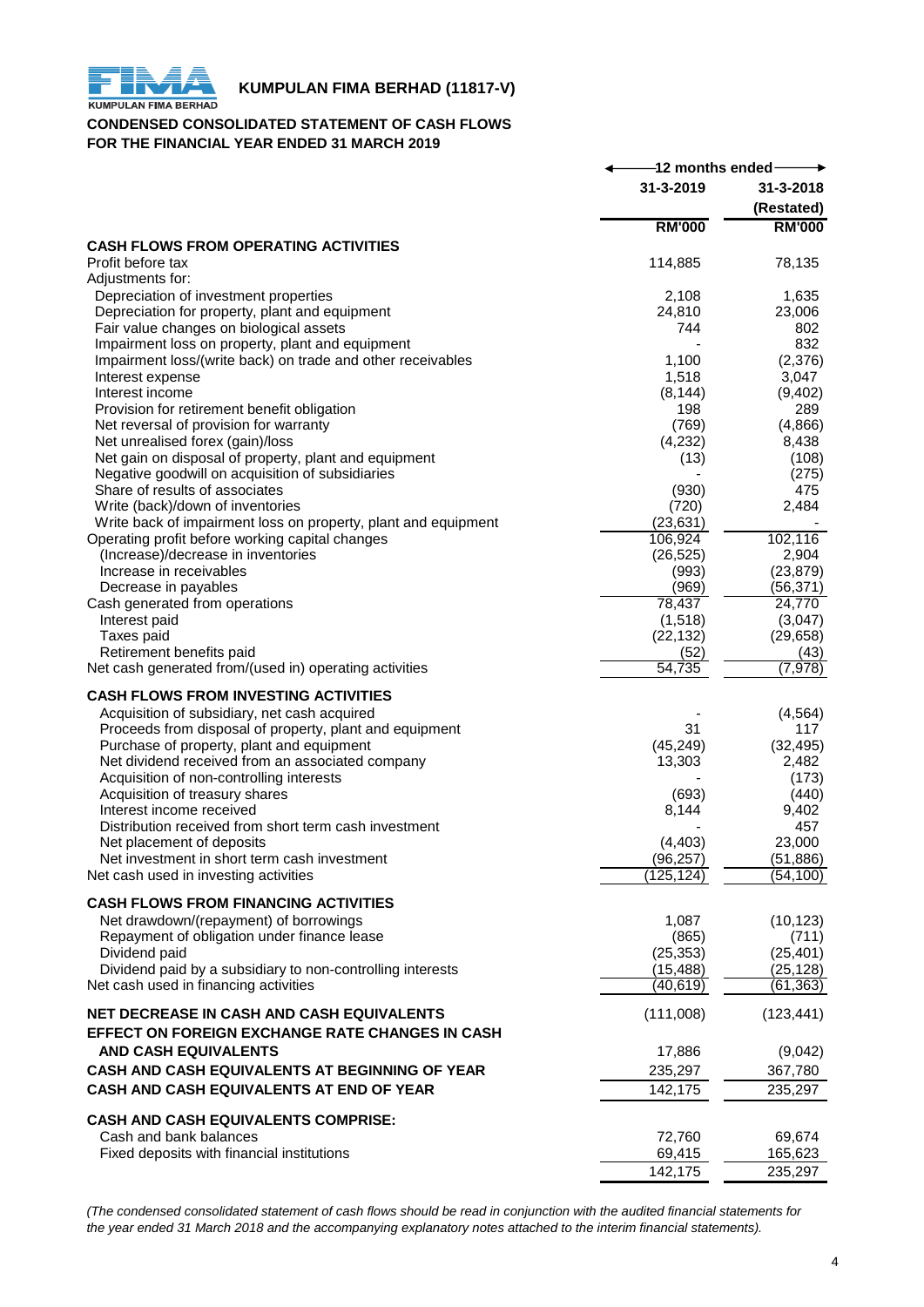

## **NOTES TO THE QUARTERLY ANNOUNCEMENT FOR THE FOURTH QUARTER AND FINANCIAL YEAR ENDED 31 MARCH 2019**

#### **PART A - Explanatory notes pursuant to MFRS 134**

## **A1. Accounting policies and basis of preparation**

The interim financial statements are unaudited and have been prepared in accordance with the requirements of MFRS 134: Interim Financial Reporting and paragraph 9.22 of the Listing Requirements of the Bursa Securities.

The interim financial statements should be read in conjunction with the audited financial statements for the year ended 31 March 2018. These explanatory notes attached to the interim financial statements provide an explanation of events and transactions that are significant to the understanding of the changes in the financial position and performance of the Group since the financial year ended 31 March 2018.

The financial statements of the Group for the financial year ended 31 March 2019 are the first set of financial statements prepared in accordance with the Malaysian Financial Reporting Standards ("MFRS") Framework. The date of transition to the MFRS Framework was on 1 April 2017.

The Group has consistently applied the same accounting policies in its opening MFRS statement of financial position as at 1 April 2017 and throughout all comparable interim periods presented, as if these policies had always been in effect. Comparative information in these interim financial statements have been restated to give effect to these changes and the financial impact on transition from Financial Reporting Standard ("FRS") in Malaysia to MFRS are discussed below:

## **a) Property, plant and equipment**

Under the FRS accounting framework, the Group elected to account for the freehold land, leasehold land and buildings included within property, plant and equipment using the revaluation model, where these assets are measured at fair value less accumulated impairment losses recognised after the date of valuation. The Group decided to change the accounting policy for these assets from the revaluation model to cost model. The change in accounting policy will result in the revaluation amount on the transition date to be recorded as deemed costs for these assets when the Group transited to the MFRS framework. Subsequent to the transition date, these assets will be stated at cost less any accumulated depreciation and accumulated impairment losses.

Under the MFRS framework, biological assets that meet the definition of bearer plants will be within the scope of MFRS 116: Property, Plant and Equipment. After initial recognition, the bearer biological assets will be measured under MFRS 116 at accumulated cost (before maturity) and using either the cost model or revaluation model (after maturity). The Group measures the bearer biological assets at fair value less accumulated impairment losses recognised after the date of valuation. Upon adoption of MFRS framework, the Group decided to apply the cost model for accounting the bearer plants, the change in accounting framework will result in the reclassification of the bearer assets from biological assets to property, plant and equipment, and the revaluation amount on the transition date to be recorded as deemed costs of the bearer plants which will subsequently be stated at cost less any accumulated depreciation and accumulated impairment losses.

#### **b) Biological assets**

The amendment also requires the produce that grows on bearer plants to be within the scope of MFRS 141 and are measured at fair value less costs to sell. The biological assets of the Group comprise the fresh fruit bunch ("FFB") prior to harvest.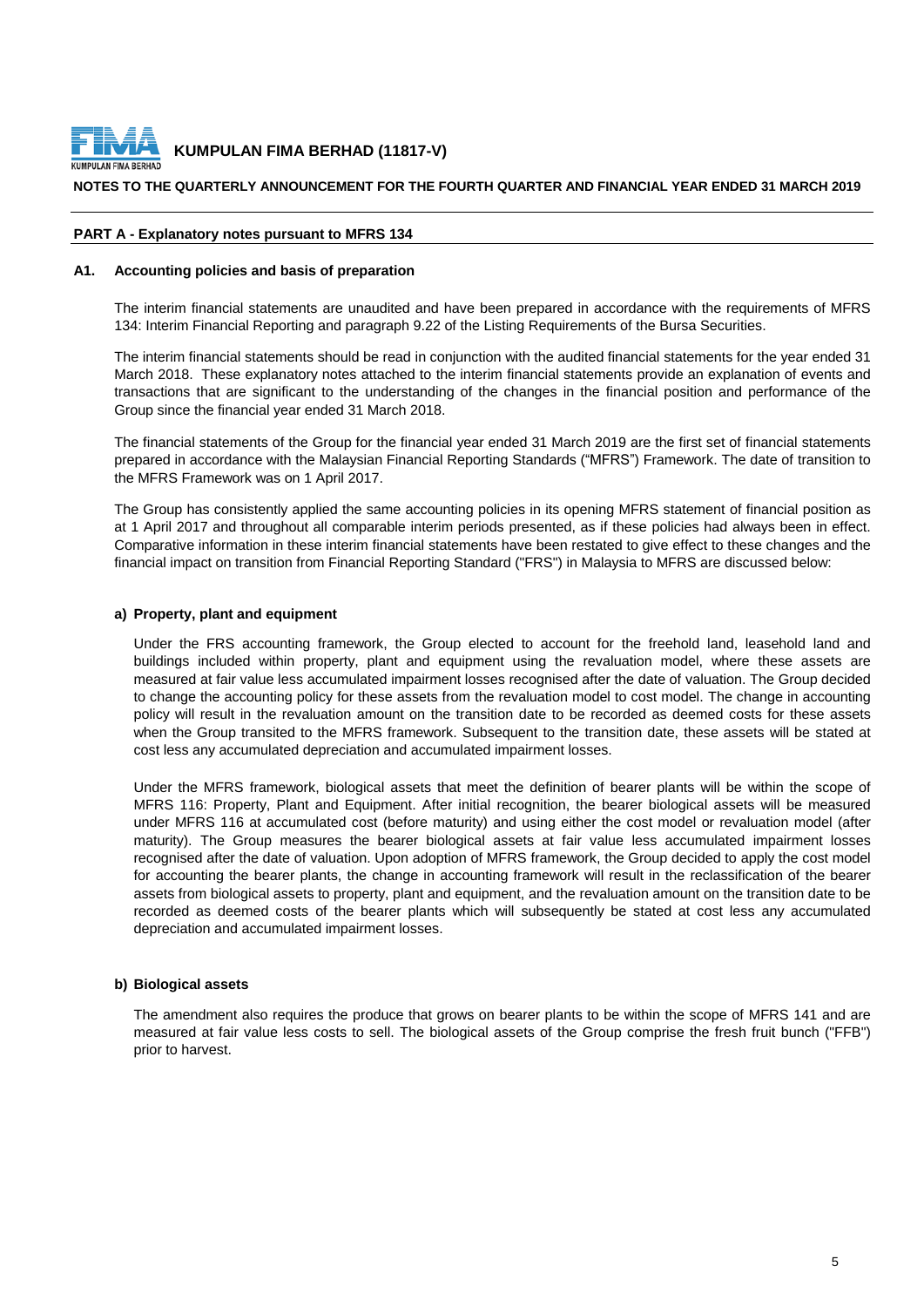

## **NOTES TO THE QUARTERLY ANNOUNCEMENT FOR THE FOURTH QUARTER AND FINANCIAL YEAR ENDED 31 MARCH 2019**

## **A1. Accounting policies and basis of preparation (cont'd.)**

## **c) Business combinations**

The Group has elected to apply MFRS 3 prospectively from the date of transition. In respect of acquisition prior to the date of transition:

- (i) The classification of former business combinations under FRS is maintained;
- (ii) There is no re-measurement of original fair values determined at the time of business combination (date of acquisition); and
- (iii) The carrying amount of goodwill recognised under FRS is not adjusted.

## **d) Financial instruments**

MFRS 9 Financial Instruments replaces FRS 139 Financial Instruments: Recognition and Measurement for annual periods beginning on or after 1 April 2018, bringing together all three aspects of the accounting for financial instruments:

- (i) Classification and measurement;
- (ii) Impairment; and
- (iii) Hedge accounting.

With the exception of hedge accounting, the Group has applied MFRS 9 retrospectively, with the initial application date of 1 April 2018 and adjusting the comparative information for the period beginning 1 April 2017.

#### **(i) Classification and measurement**

MFRS 9 contains a new classification and measurement approach for the financial assets that reflects the business model in which the assets are managed and their cash flows characteristics.

MFRS 9 contains three principal classification categories for the financial assets which are as follows:

- 1. Amortised Cost ("AC")
- 2. Fair Value through Other Comprehensive Income ("FVOCI")
- 3. Fair Value through Profit or Loss ("FVTPL")

The standard eliminates the existing FRS 139 categories of Held - to - Maturity, Loan and Receivables ("L&R") and Available-for-Sale ("AFS").

The following table shows the original measurement categories in accordance FRS 139 and the new measurement categories under MFRS 9 for the Group's financial assets as at 1 April 2018.

|                                                                    | Original<br>classification<br>under<br><b>FRS 139</b> | Original<br>carrying<br>amount under<br><b>FRS 139</b> | <b>New</b><br>classification<br>under MFRS 9 | New carrying<br>amount under<br>under MFRS 9 |
|--------------------------------------------------------------------|-------------------------------------------------------|--------------------------------------------------------|----------------------------------------------|----------------------------------------------|
| <b>Group financial assets</b>                                      |                                                       | <b>RM'000</b>                                          |                                              | <b>RM'000</b>                                |
| Trade receivables                                                  | L&R                                                   | 141.507                                                | АC                                           | 139,960                                      |
| Other receivables, excluding tax<br>recoverable, GST input tax and |                                                       |                                                        |                                              |                                              |
| prepayments                                                        | L&R                                                   | 11.579                                                 | AC                                           | 11,579                                       |
| Cash and bank balances                                             | L&R                                                   | 235,297                                                | AC.                                          | 235,297                                      |
| Short term cash investments                                        | <b>FVTPL</b>                                          | 51,886                                                 | <b>FVTPL</b>                                 | 51,886                                       |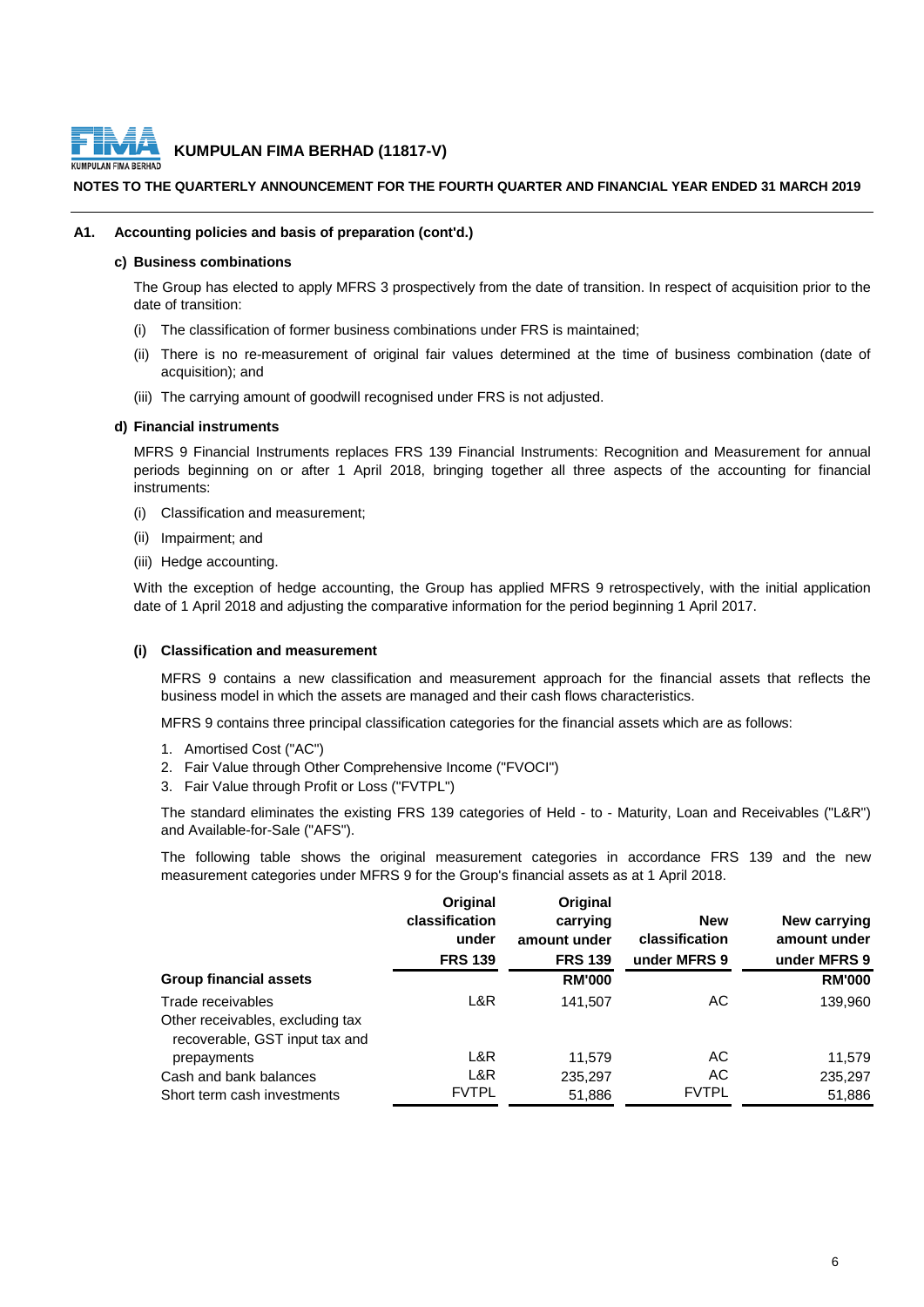

## **NOTES TO THE QUARTERLY ANNOUNCEMENT FOR THE FOURTH QUARTER AND FINANCIAL YEAR ENDED 31 MARCH 2019**

## **A1. Accounting policies and basis of preparation (cont'd.)**

## **d) Financial instruments (cont'd.)**

#### **(ii) Impairment**

The adoption of MFRS 9 has fundamentally changed the Group's accounting policies for impairment of financial assets. The incurred loss approach model previously adopted under FRS 139 is being replaced with an expected credit loss ("ECL") approach model under MFRS 9.

ECLs are based on the difference between the contractual cash flows due in accordance with the contract and all the cash flows that the Group expects to receive. The shortfall is then discounted at an approximation to the asset's original effective interest rate.

The Group applied the simplified approach and assessed the life time expected losses on trade and other receivables. The Group has established a provision matrix that is based on the Group's historical credit loss experience, adjusted for forward looking factors specific to the debtors and the economic environment in which the business is operating in.

## **e) Revenue from contracts with customers**

Upon adoption of MFRS 15, the Group recognises the revenue from contracts with customers when or as the Group transfers goods or services to a customer, measured at the amount to which the Group expects to be entitled, according to the term and condition stipulated in the contracts with customers. Depending on whether certain criteria are met, revenue is recognised over time, in a manner that depicts the Group's performance; or at a point in time, when control of the goods or services is transferred to the customers.

## **f) Foreign exchange reserve**

Under FRSs, the Group recognised translation differences on foreign operations in a separate component of equity. Cumulative foreign exchange reserves for all foreign operations are deemed to be nil as at the date of transition to MFRS.

Accordingly, at the date of transition to MFRS, the cumulative foreign exchange translation differences were adjusted to retained earnings.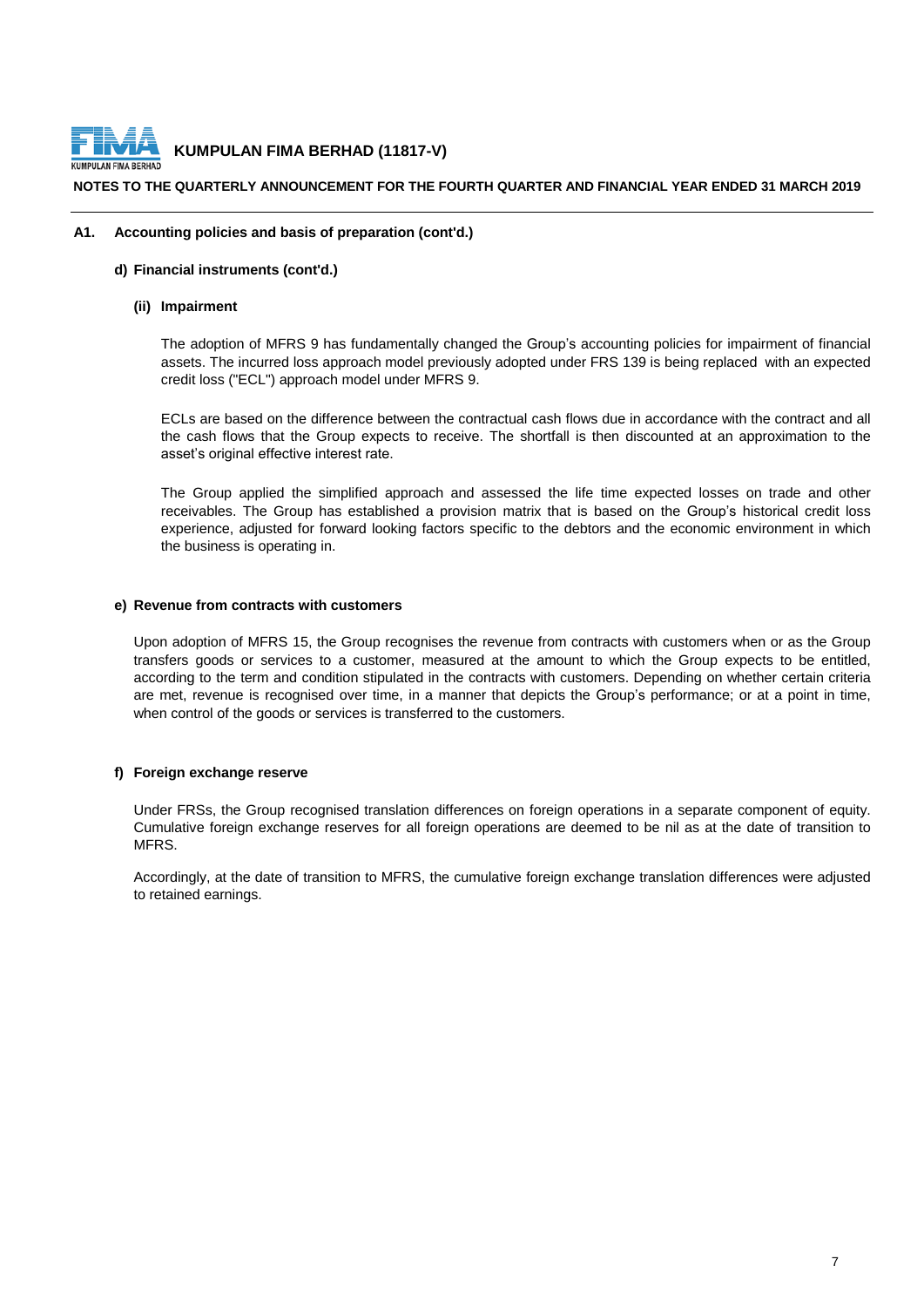

## **NOTES TO THE QUARTERLY ANNOUNCEMENT FOR THE FOURTH QUARTER AND FINANCIAL YEAR ENDED 31 MARCH 2019**

## **A1. Accounting policies and basis of preparation (cont'd.)**

The impact of the changes in accounting policy on the financial statements as a result of the transition to the MFRS Framework are as follows:

## **Reconciliation of Condensed Consolidated Statement of Financial Position**

|                              |                                                             | As at 31-3-2018                                               |                                                   |                                                             | As at 1-4-2017                                                |                                                   |
|------------------------------|-------------------------------------------------------------|---------------------------------------------------------------|---------------------------------------------------|-------------------------------------------------------------|---------------------------------------------------------------|---------------------------------------------------|
|                              | <b>Previously</b><br>reported<br>under FRS<br><b>RM'000</b> | <b>Effects on</b><br>adoption<br><b>MFRS</b><br><b>RM'000</b> | Reported<br>under<br><b>MFRS</b><br><b>RM'000</b> | <b>Previously</b><br>reported<br>under FRS<br><b>RM'000</b> | <b>Effects on</b><br>adoption<br><b>MFRS</b><br><b>RM'000</b> | Reported<br>under<br><b>MFRS</b><br><b>RM'000</b> |
| <b>Non-current assets</b>    |                                                             |                                                               |                                                   |                                                             |                                                               |                                                   |
| Property, plant and          |                                                             |                                                               |                                                   |                                                             |                                                               |                                                   |
| equipment                    | 330,965                                                     | 177,794                                                       | 508,759                                           | 319,119                                                     | 156,208                                                       | 475,327                                           |
| <b>Biological assets</b>     | 177,794                                                     | (177, 794)                                                    |                                                   | 156,208                                                     | (156, 208)                                                    |                                                   |
| <b>Current asset</b>         |                                                             |                                                               |                                                   |                                                             |                                                               |                                                   |
| <b>Biological assets</b>     |                                                             | 5,102                                                         | 5,102                                             |                                                             | 6,289                                                         | 6,289                                             |
| Trade and other receivables  | 162,448                                                     | (1,547)                                                       | 160,901                                           | 140,701                                                     |                                                               | 140,701                                           |
| Equity                       |                                                             |                                                               |                                                   |                                                             |                                                               |                                                   |
| Other reserves               | 119,616                                                     | (74, 758)                                                     | 44,858                                            | 141,654                                                     | (74, 758)                                                     | 66,896                                            |
| Retained earnings            | 322,333                                                     | 77,613                                                        | 399,946                                           | 315,379                                                     | 78,251                                                        | 393,630                                           |
| Non-controlling interests    | 244,415                                                     | 1,005                                                         | 245,420                                           | 257,704                                                     | 1,254                                                         | 258,958                                           |
| <b>Non current liability</b> |                                                             |                                                               |                                                   |                                                             |                                                               |                                                   |
| Deferred tax liabilities     | 37,140                                                      | 1,242                                                         | 38,382                                            | 32,922                                                      | 1,542                                                         | 34,464                                            |

## **Reconciliation of Condensed Consolidated Statement of Comprehensive Income**

| Quarter ended 31-3-2018                    |                                              |                                                   |
|--------------------------------------------|----------------------------------------------|---------------------------------------------------|
| <b>Previously</b><br>reported<br>under FRS | <b>Effects on</b><br>adoption<br><b>MFRS</b> | Reported<br>under<br><b>MFRS</b><br><b>RM'000</b> |
| 482,460                                    |                                              | 482,460                                           |
| (294,065)                                  | (802)                                        | (294,867)                                         |
| 188,395                                    | (802)                                        | 187,593                                           |
| 12,276                                     |                                              | 12,276                                            |
| (86, 244)                                  |                                              | (86, 244)                                         |
| (12,969)                                   |                                              | (12,969)                                          |
| (18,999)                                   |                                              | (18,999)                                          |
| (1,500)                                    | (1,547)                                      | (3,047)                                           |
| (475)                                      |                                              | (475)                                             |
| 80,484                                     | (2, 349)                                     | 78,135                                            |
| (31, 717)                                  | 204                                          | (31, 513)                                         |
| 48,767                                     | (2, 145)                                     | 46,622                                            |
|                                            | <b>RM'000</b>                                | <b>RM'000</b>                                     |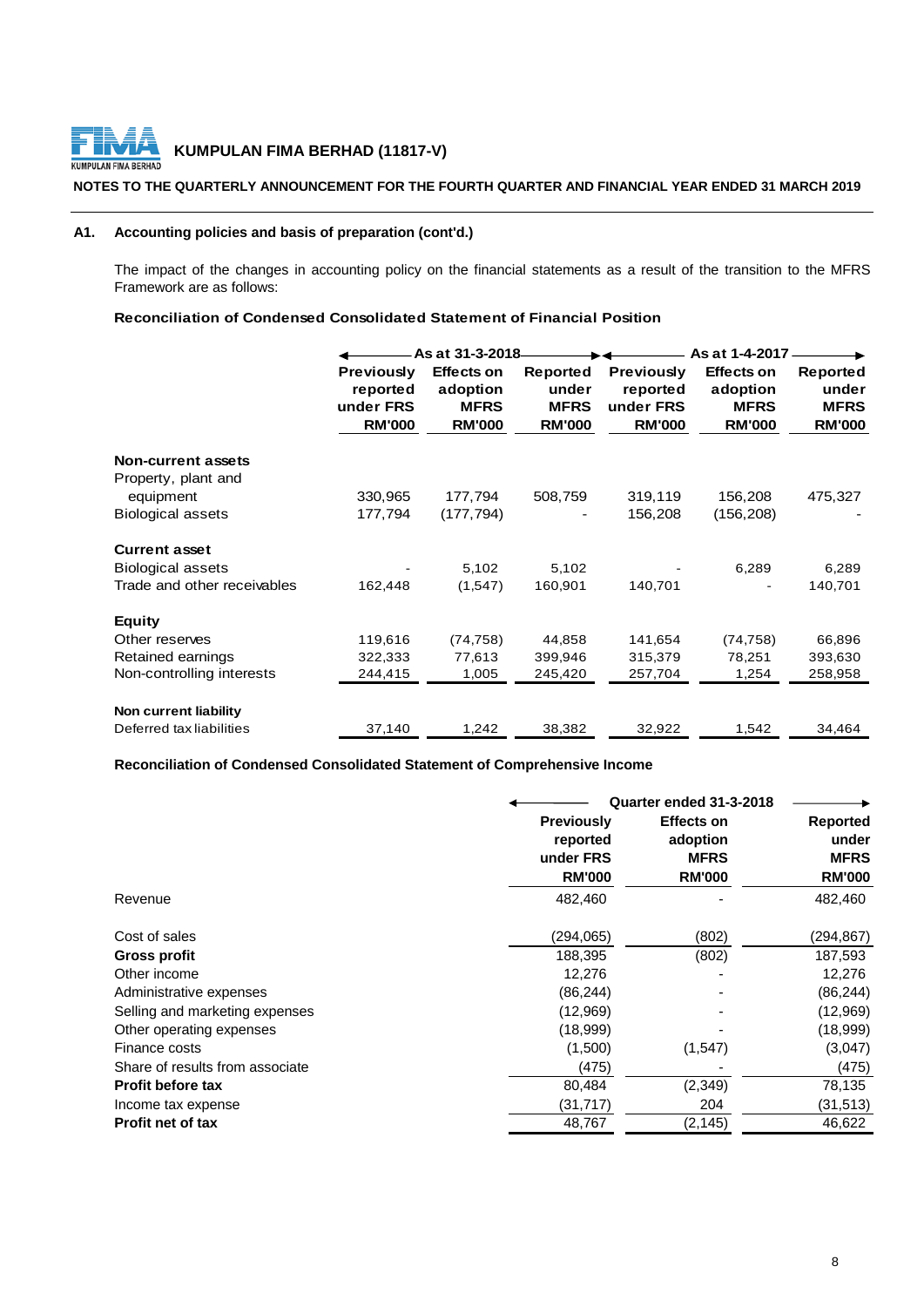

## **NOTES TO THE QUARTERLY ANNOUNCEMENT FOR THE FOURTH QUARTER AND FINANCIAL YEAR ENDED 31 MARCH 2019**

## **A1. Accounting policies and basis of preparation (cont'd.)**

The impact of the changes in accounting policy on the financial statements as a result of the transition to the MFRS Framework are as follows: (cont'd.)

## **Reconciliation of Condensed Consolidated Statement of Comprehensive Income (cont'd.)**

|                                                                     | Quarter ended 31-3-2018 |                   |                 |
|---------------------------------------------------------------------|-------------------------|-------------------|-----------------|
|                                                                     | <b>Previously</b>       | <b>Effects on</b> | <b>Reported</b> |
|                                                                     | reported                | adoption          | under           |
|                                                                     | under FRS               | <b>MFRS</b>       | <b>MFRS</b>     |
|                                                                     | <b>RM'000</b>           | <b>RM'000</b>     | <b>RM'000</b>   |
| Other comprehensive loss, net of tax                                |                         |                   |                 |
| Foreign currency translation loss                                   | (27,036)                | (357)             | (27, 393)       |
| Remeasurement of defined benefit liability                          | (36)                    |                   | (36)            |
| Total comprehensive income for the year                             | 21,695                  | (2,502)           | 19,193          |
| Profit attributable to:                                             |                         |                   |                 |
| Equity holders of the Company                                       | 32,057                  | (1,645)           | 30,412          |
| Non-controlling interests                                           | 16,710                  | (500)             | 16,210          |
| Profit for the year                                                 | 48,767                  | (2, 145)          | 46,622          |
| Total comprehensive income attributable to:                         |                         |                   |                 |
| Equity holders of the Company                                       | 9,983                   | (2,002)           | 7,981           |
| Non-controlling interests                                           | 11,712                  | (500)             | 11,212          |
| Total comprehensive income for the year                             | 21,695                  | (2,502)           | 19,193          |
| Earnings per share attributable to equity holders<br>of the Company |                         |                   |                 |
| Basic/diluted earnings per share (sen)                              | 11.36                   | (0.58)            | 10.78           |

## **Reconciliation of Condensed Consolidated Statement of Cash Flows**

|                                                | Quarter ended 31-3-2018 |                   |               |
|------------------------------------------------|-------------------------|-------------------|---------------|
|                                                | <b>Previously</b>       | <b>Effects on</b> | Reported      |
|                                                | reported                | adoption          | under         |
|                                                | under FRS               | <b>MFRS</b>       | <b>MFRS</b>   |
|                                                | <b>RM'000</b>           | <b>RM'000</b>     | <b>RM'000</b> |
| Profit before tax                              | 80,484                  | (2,349)           | 78,135        |
| Depreciation for property, plant and equipment | 19.113                  | 3.893             | 23,006        |
| Amortisation of biological assets              | 3,893                   | (3,893)           |               |
| Fair value changes on biological assets        |                         | 802               | 802           |
| Interest expense                               | 1.500                   | 1.547             | 3,047         |
| Purchase of property, plant and equipment      | (13,805)                | (18,690)          | (32, 495)     |
| Additions to biological assets                 | (18, 690)               | 18,690            |               |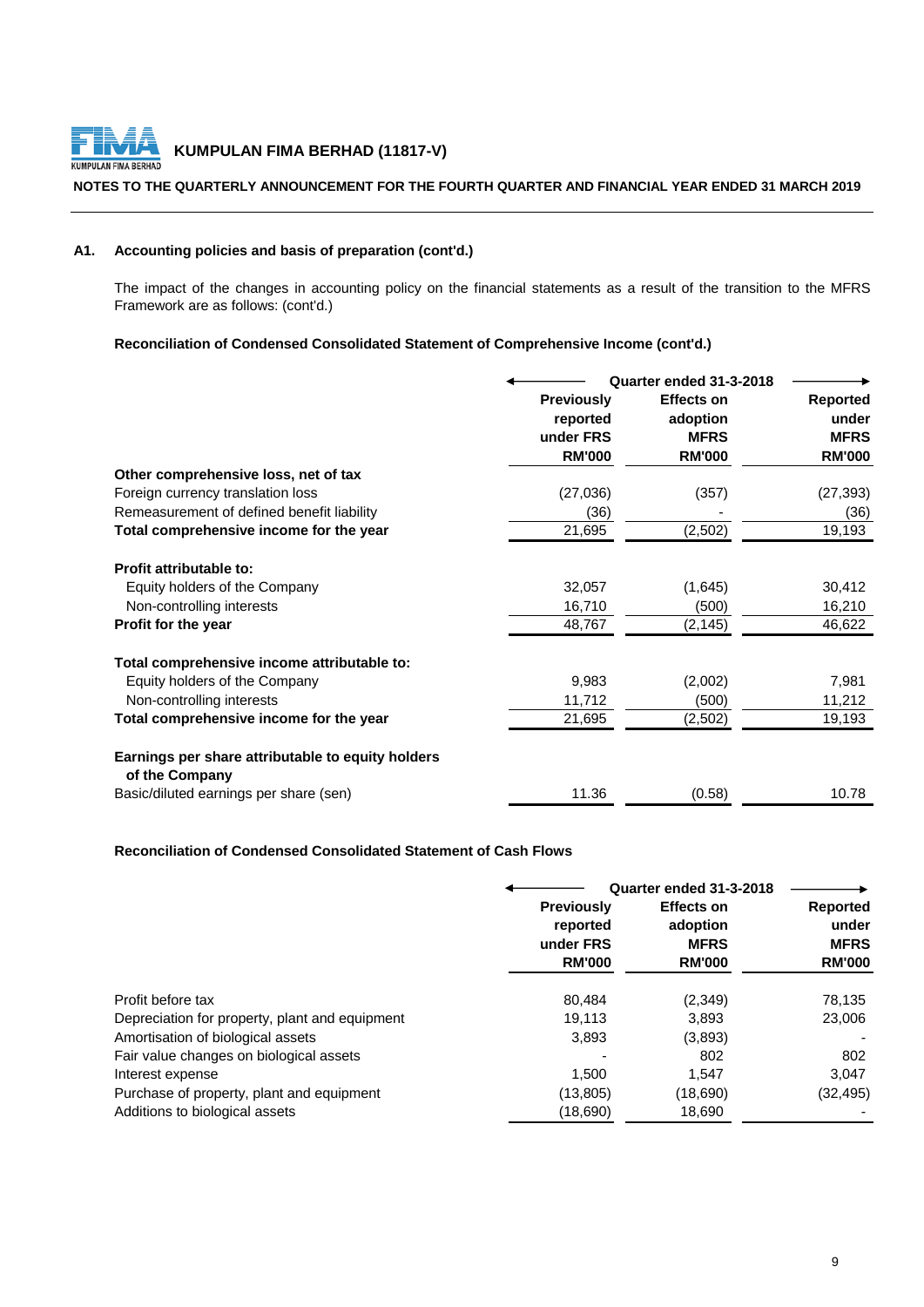

## **NOTES TO THE QUARTERLY ANNOUNCEMENT FOR THE FOURTH QUARTER AND FINANCIAL YEAR ENDED 31 MARCH 2019**

## **A2. Changes in accounting policies**

## **Standards and Interpretations issued but not yet effective**

**Effective for**  The Group has not early adopted the following new and amended MFRSs and IC Interpretations that are not yet effective:

| <b>Description</b>                                                  | <b>ETTECTIVE TOP</b><br>financial period<br>beginning<br>on or after |
|---------------------------------------------------------------------|----------------------------------------------------------------------|
| MFRS 16: Leases                                                     | 1 January 2019                                                       |
| MFRS 17: Insurance contracts                                        | 1 January 2021                                                       |
| Amendments to MFRS 3: Definition of a Business                      | 1 January 2020                                                       |
| Amendments to MFRS 101: Definition of Material                      | 1 January 2020                                                       |
| Amendments to MFRS 108: Definition of Material                      | 1 January 2020                                                       |
| Amendments to MFRS 10 and MFRS 128: Sales or contribution of assets |                                                                      |
| between an investor and its associate or joint venture              | Deferred                                                             |
| Annual improvements to MFRS Standards 2015-2017 Cycle               | 1 January 2019                                                       |
| IC Interpretation 23: Uncertainty over income tax treatments        | 1 January 2019                                                       |
|                                                                     |                                                                      |

The directors expect that the adoption of the above standards and interpretations will have no material impact on the financial statements in the period of initial application except as discussed below:

## MFRS 16: Leases

MFRS 16 replaces the guidance in MFRS 117, Lease, IC Interpretation 4, Determining Whether an Arrangement contains a Lease, IC Interpretation 115, Operating Leases – Incentives and IC Interpretation 127, Evaluating the Substance of Transactions Involving the Legal Form of a Lease.

The Group is currently assessing the financial impact that may arise from the adoption of MFRS 16.

Amendments to MFRS 10 and MFRS 128: Sales or contribution of assets between an investor and its associate or joint venture

The amendments clarify that an entity, which is a venture capital organization, or a mutual fund, unit trust or similar entities, has an investment-by-investment choice to measure its investments in associates and joint ventures at fair value.

There will be no significant impact on the Group from the adoption of Amendments to MFRS 128.

#### **A3. Auditors' report on preceding annual financial statements**

The financial statements of the Group for the financial year ended 31 March 2018 were not subject to any audit qualification.

#### **A4. Seasonal and cyclical factors**

The operations of the Group are not affected by any seasonal or cyclical factors other than the manufacturing segment which is affected by cyclical changes in volumes of certain products whilst the plantation segment is affected by seasonal crop production, weather conditions and fluctuating commodity prices.

#### **A5. Unusual items affecting the financial statements**

There were no items affecting assets, liabilities, equity, net income or cash flows that are unusual because of their nature, size or incidence other than as disclosed in Note B10(ii).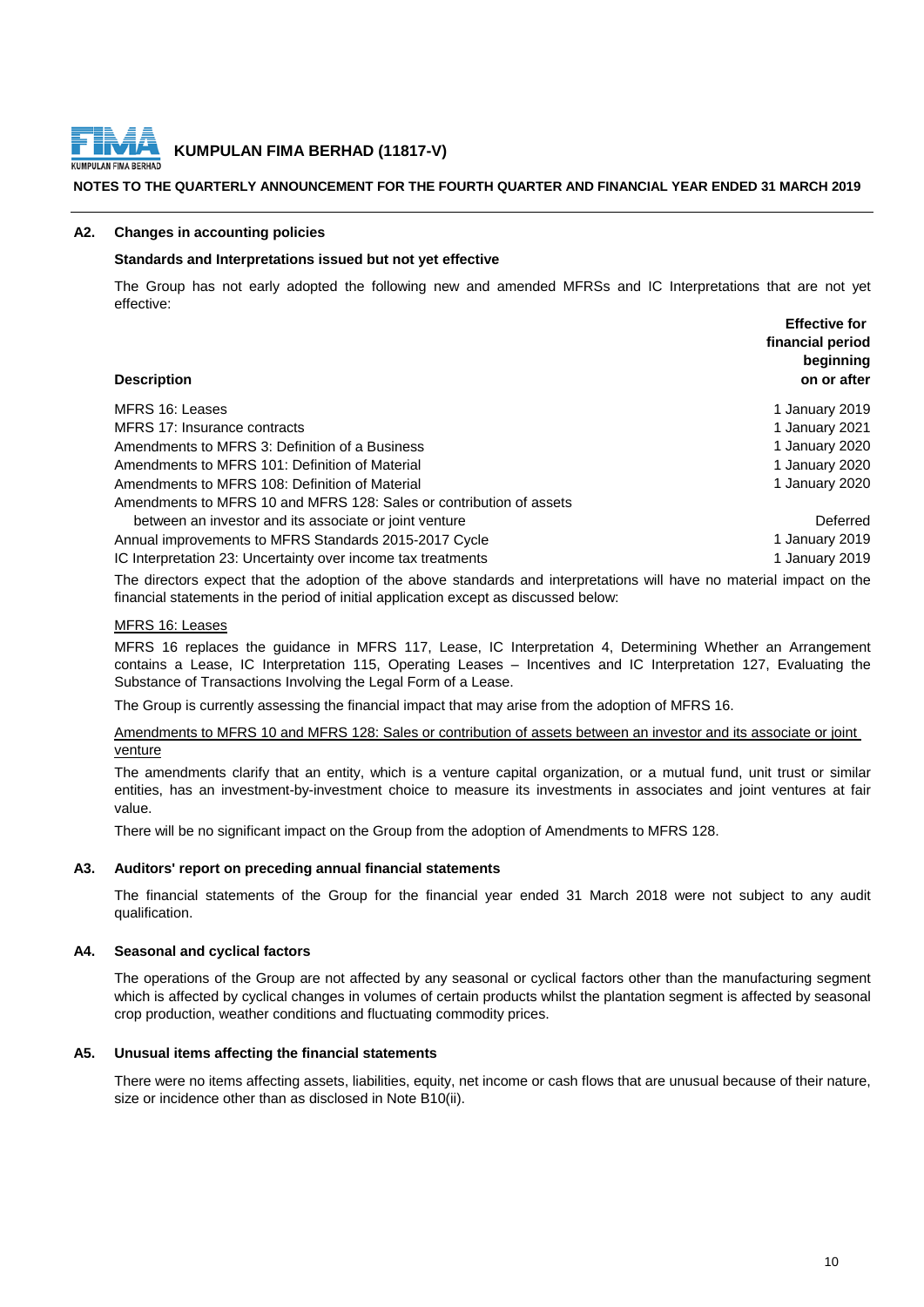

## **NOTES TO THE QUARTERLY ANNOUNCEMENT FOR THE FOURTH QUARTER AND FINANCIAL YEAR ENDED 31 MARCH 2019**

## **A6. Changes in estimates**

There were no changes or estimates that have a material effect on the current quarter's results.

## **A7. Issuances, cancellation, repurchases, resale and repayment of debts and equity securities**

Save as disclosed below, there were no issuances, cancellations, repurchases, resale and repayments of debts and equity securities for the current quarter.

During the current quarter, the Company repurchased 89,200 of its issued ordinary shares from open market at an average price of RM1.62. The total transaction paid for the repurchase including transaction costs was RM145,680. Of the total 282,231,600 issued ordinary shares, 762,400 shares are held as treasury shares by the Company.

## **A8. Dividend paid**

The following dividends were paid during the current and previous corresponding period:

|                       |                                 | 12 months cumulative     |               |  |
|-----------------------|---------------------------------|--------------------------|---------------|--|
|                       |                                 | 31-3-2019                | 31-3-2018     |  |
| <b>Final dividend</b> |                                 | <b>RM'000</b>            | <b>RM'000</b> |  |
| 2017                  | 9.0% single-tier final dividend |                          |               |  |
|                       | (paid on 25 September 2017)     | $\overline{\phantom{0}}$ | 25.401        |  |
| 2018                  | 9.0% single-tier final dividend |                          |               |  |
|                       | (paid on 5 October 2018)        | 25,353                   | -             |  |

## **A9. Segmental information**

## **(i) Segmental revenue and results for business segments**

|                          |               | <b>Quarter ended</b> |               | 12 months cumulative |
|--------------------------|---------------|----------------------|---------------|----------------------|
|                          | 31-3-2019     | 31-3-2018            | 31-3-2019     | 31-3-2018            |
| <b>Revenue</b>           | <b>RM'000</b> | <b>RM'000</b>        | <b>RM'000</b> | <b>RM'000</b>        |
| Manufacturing*           | 32,923        | 33,131               | 134,780       | 140,780              |
| Plantation               | 37,560        | 43,203               | 118,345       | 153,654              |
| <b>Bulking</b>           | 21,884        | 16,233               | 81,146        | 53,535               |
| Food                     | 41,599        | 38,175               | 130,316       | 129,267              |
| <b>Others</b>            | 3,754         | 8,157                | 15,644        | 21,651               |
|                          | 137,720       | 138,899              | 480,231       | 498,887              |
| Eliminations             | (2,645)       | (6,946)              | (10,758)      | (16,427)             |
|                          | 135,075       | 131,953              | 469,473       | 482,460              |
| <b>Profit before tax</b> |               |                      |               |                      |
| Manufacturing*           | 6,074         | 4,482                | 30,558        | 22,807               |
| Plantation               | (122)         | 5,370                | 32,808        | 31,668               |
| <b>Bulking</b>           | 10,719        | 8,236                | 44,391        | 24,911               |
| Food                     | (588)         | (1,051)              | 8,331         | 1,355                |
| <b>Others</b>            | (1,638)       | (767)                | (2, 133)      | (2, 131)             |
|                          | 14,445        | 16,270               | 113,955       | 78,610               |
| Associated companies     | 920           | (141)                | 930           | (475)                |
|                          | 15,365        | 16,129               | 114,885       | 78,135               |

\* Production and trading of security documents.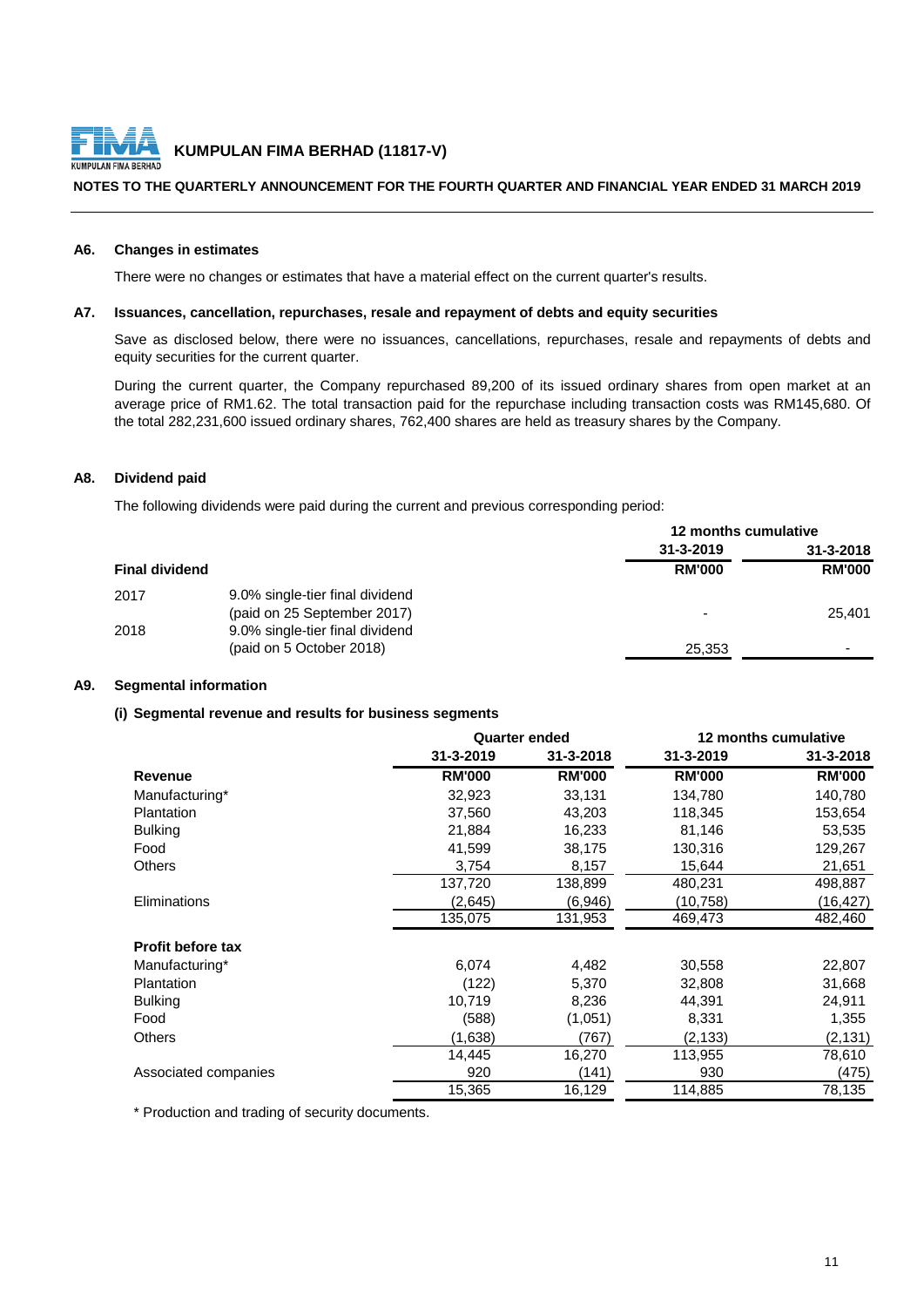

## **NOTES TO THE QUARTERLY ANNOUNCEMENT FOR THE FOURTH QUARTER AND FINANCIAL YEAR ENDED 31 MARCH 2019**

## **A9. Segmental information (cont'd.)**

## **(ii) Geographical segments**

|                          | <b>Quarter ended</b> |                 | 12 months cumulative |                 |
|--------------------------|----------------------|-----------------|----------------------|-----------------|
|                          | 31-3-2019            | $31 - 3 - 2018$ | 31-3-2019            | $31 - 3 - 2018$ |
| Revenue                  | <b>RM'000</b>        | <b>RM'000</b>   | <b>RM'000</b>        | <b>RM'000</b>   |
| Malaysia                 | 63,737               | 62,614          | 253,834              | 238,192         |
| Indonesia                | 33,836               | 39,756          | 102,384              | 138,020         |
| Papua New Guinea         | 40,147               | 36,529          | 124.013              | 122,675         |
|                          | 137,720              | 138,899         | 480,231              | 498,887         |
| Eliminations             | (2,645)              | (6,946)         | (10, 758)            | (16, 427)       |
|                          | 135,075              | 131,953         | 469,473              | 482,460         |
| <b>Profit before tax</b> |                      |                 |                      |                 |
| Malaysia                 | 9,077                | 10,015          | 54,565               | 37,205          |
| Indonesia                | 6,076                | 7,623           | 51,942               | 41,097          |
| Papua New Guinea         | (708)                | (1,368)         | 7,448                | 308             |
|                          | 14.445               | 16,270          | 113,955              | 78,610          |
| Eliminations             | 920                  | (141)           | 930                  | (475)           |
|                          | 15,365               | 16,129          | 114,885              | 78.135          |

|                               |                                          | 12 months cumulative |                                         |               |  |
|-------------------------------|------------------------------------------|----------------------|-----------------------------------------|---------------|--|
|                               |                                          |                      | <b>Preceding year</b>                   |               |  |
| <b>Assets and liabilities</b> | <b>Current year to date</b><br>31-3-2019 |                      | corresponding period<br>$31 - 3 - 2018$ |               |  |
|                               |                                          |                      |                                         |               |  |
|                               | <b>Assets</b>                            | Liabilities          | <b>Assets</b>                           | Liabilities   |  |
|                               | <b>RM'000</b>                            | <b>RM'000</b>        | <b>RM'000</b>                           | <b>RM'000</b> |  |
| Malaysia                      | 1,419,171                                | 217,826              | 1,433,631                               | 261,258       |  |
| Indonesia                     | 103,857                                  | 16,697               | 95,456                                  | 21,323        |  |
| Papua New Guinea              | 129,069                                  | 58,624               | 147,802                                 | 66,227        |  |
|                               | 1,652,097                                | 293,147              | 1,676,889                               | 348,808       |  |
| Eliminations                  | (427,245)                                | (126,637             | (505, 128)                              | (176,886)     |  |
|                               | 1,224,852                                | 166,510              | 1,171,761                               | 171,922       |  |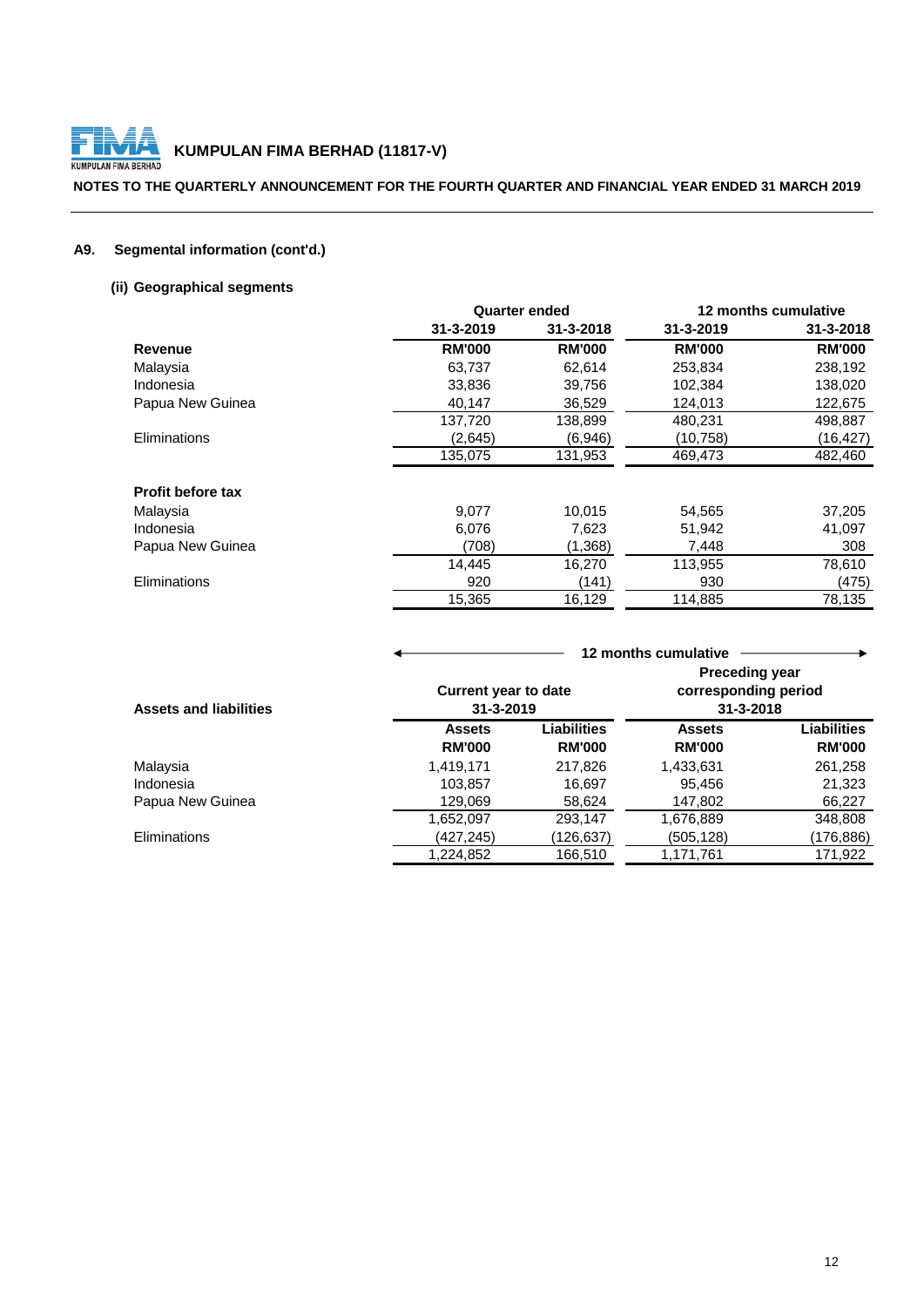

## **NOTES TO THE QUARTERLY ANNOUNCEMENT FOR THE FOURTH QUARTER AND FINANCIAL YEAR ENDED 31 MARCH 2019**

## **A10. Profit before tax**

The following amounts have been included in arriving at profit before tax:

|                                            | <b>Quarter ended</b> |               | 12 months cumulative |               |
|--------------------------------------------|----------------------|---------------|----------------------|---------------|
|                                            | 31-3-2019            | 31-3-2018     | 31-3-2019            | 31-3-2018     |
| Other income                               | <b>RM'000</b>        | <b>RM'000</b> | <b>RM'000</b>        | <b>RM'000</b> |
| Interest income                            | 2,709                | 3,189         | 8,144                | 9,402         |
| Gain on disposal of property,              |                      |               |                      |               |
| plant and equipment                        | 13                   | 108           | 13                   | 108           |
| Negative goodwill on acquisition of        |                      |               |                      |               |
| subsidiaries                               |                      | 275           |                      | 275           |
| <b>Operating expenses</b>                  |                      |               |                      |               |
| Depreciation                               | 9,065                | 5,313         | 26,918               | 24,641        |
| Interest expense                           | 146                  | 1,945         | 1,518                | 3,047         |
| Unrealised foreign exchange loss/(gain)    | 2,438                | 4,800         | (4,232)              | 8,438         |
| Realised forex exchange (gain)/loss        | (33)                 | 1,082         | 2,151                | 846           |
| (Write back)/impairment loss on            |                      |               |                      |               |
| trade and other receivables                | (359)                | (2, 421)      | 1,100                | (2,376)       |
| Impairment loss on property, plant         |                      |               |                      |               |
| and equipment                              |                      | 832           |                      | 832           |
| Fair value changes on biological assets    | 2,226                | (22)          | 744                  | 802           |
| Net provision for retirement               |                      |               |                      |               |
| benefit obligations                        | 251                  | 280           | 198                  | 289           |
| Net provision for/(reversal of             |                      |               |                      |               |
| provision for) warranty                    | 713                  | (5, 815)      | (769)                | (4,866)       |
| Inventories written down/(back)            | 531                  | 1,631         | (720)                | 2,484         |
| Write back of impairment loss on property, |                      |               |                      |               |
| plant and equipment (Note B10(ii))         |                      |               | (23, 631)            |               |

## **A11. Valuation of property, plant and equipment**

The Group upon adoption of MFRS has elected to use cost model from previous revaluation model. This change in accounting policy has resulted in revaluation amount on the transition date to be recorded as deemed cost.

#### **A12. Subsequent events**

There were no material events subsequent to the end of the current quarter.

## **A13. Inventories**

During the quarter, there was no significant write down or write back of inventories except as disclosed in Note A10 above.

## **A14. Changes in the composition of the Group**

There were no changes in the composition of the Group for the current quarter and financial period to date.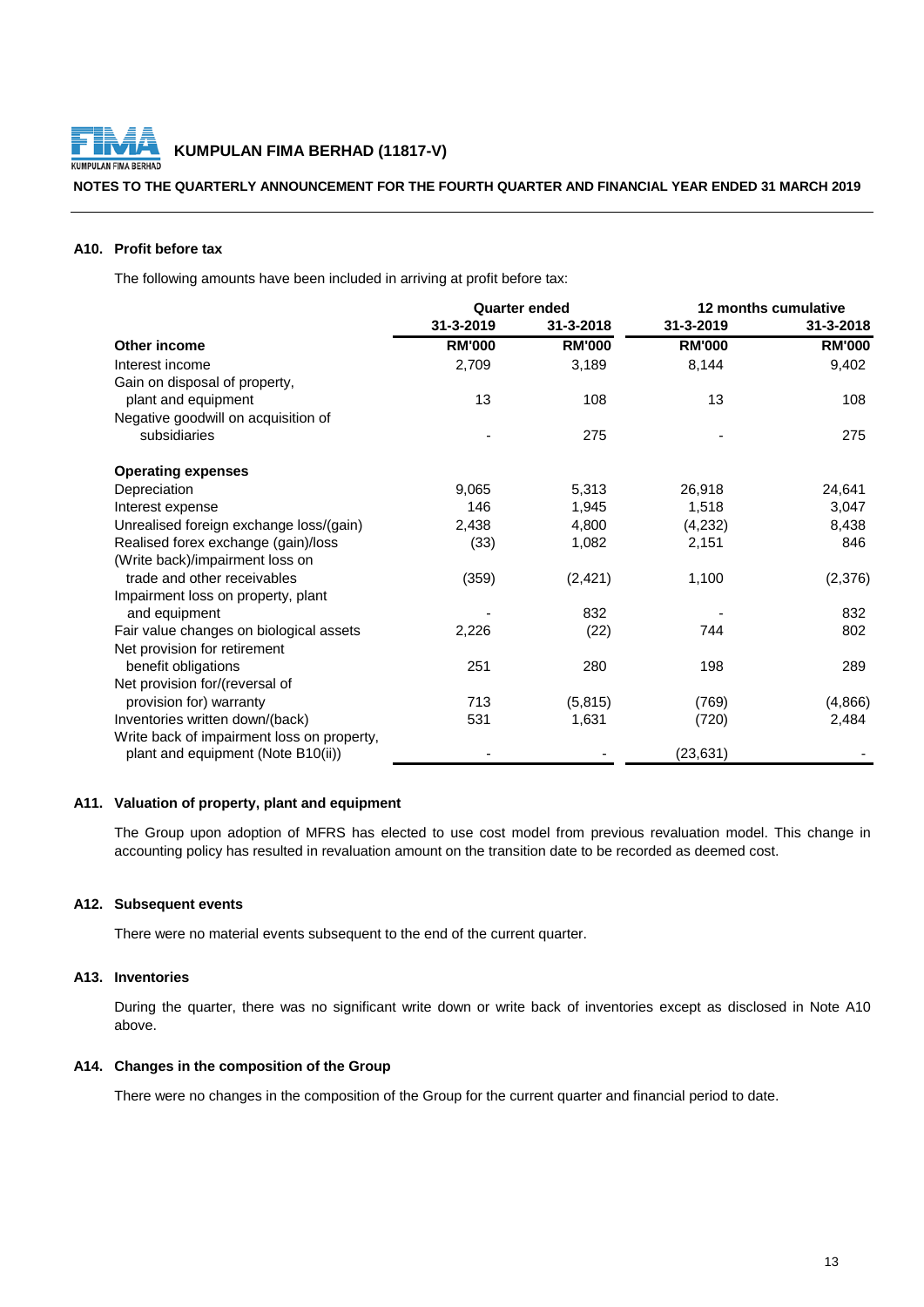

## **NOTES TO THE QUARTERLY ANNOUNCEMENT FOR THE FOURTH QUARTER AND FINANCIAL YEAR ENDED 31 MARCH 2019**

## **A15. Changes in contingent liabilities**

There were no additional contingent liabilities during the current quarter, except as disclosed in Note B10 herein.

## **A16. Significant acquisition of property, plant and equipment**

For the period under review, the Group's acquisitions of property, plant and equipment are as follows :

|                                  | <b>Current year</b> |
|----------------------------------|---------------------|
|                                  | to date             |
|                                  | <b>RM'000</b>       |
| Plant and equipment              | 5,601               |
| <b>Vehicles</b>                  | 1.327               |
| Land and buildings               | 1,224               |
| Furniture and fittings           | 5,267               |
| Bearer plants and infrastructure | 26,602              |
| Work in progress                 | 5,228               |
|                                  | 45.249              |

## **A17. Capital commitments**

The amount of commitments not provided for in the interim financial statements as at 31 March 2019 were as follows:

|                               | <b>Current year</b> |
|-------------------------------|---------------------|
|                               | to date             |
|                               | <b>RM'000</b>       |
| Property, plant and equipment |                     |
| - Approved and contracted for | 12.176              |

## **A18. Related party transactions**

The Group's related party transactions during the financial period were as follows:

|                                                                      | <b>Current year</b><br>to date |
|----------------------------------------------------------------------|--------------------------------|
|                                                                      | <b>RM'000</b>                  |
| Rental expenses payable to a subsidiary                              |                                |
| - Fima Corporation Berhad                                            | 767                            |
| Advisory services rendered by corporate shareholder                  |                                |
| - BHR Enterprise Sdn. Bhd.                                           | 120                            |
| Transactions with subsidiaries                                       |                                |
| - Fima Instanco Sdn. Bhd. - Rental income                            | 165                            |
| - Fima Instanco Sdn. Bhd. - Maintenance services                     | 150                            |
| - Boustead Oil Bulking Sdn. Bhd. - Engineering consultation services | 1.483                          |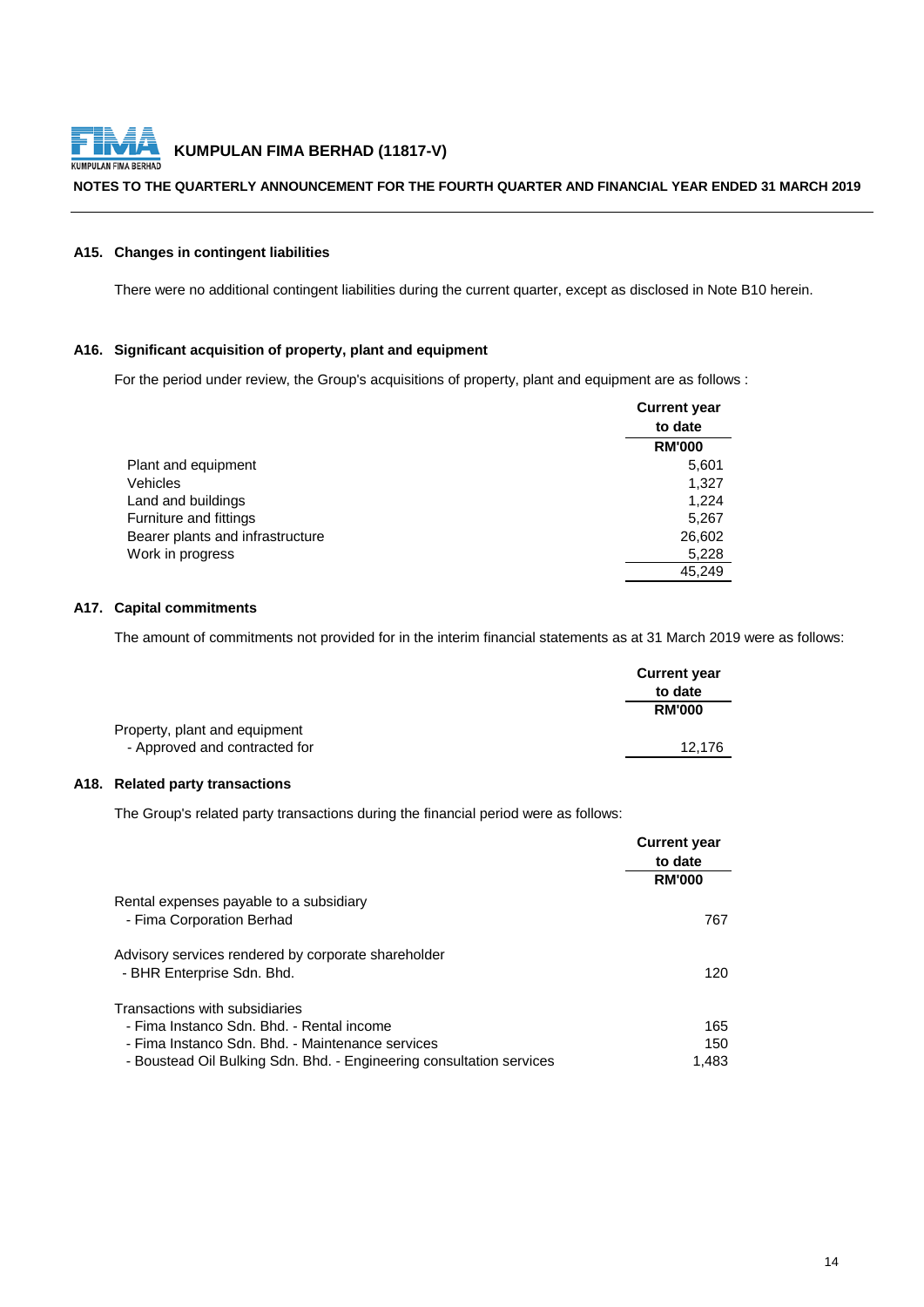

## **NOTES TO THE QUARTERLY ANNOUNCEMENT FOR THE FOURTH QUARTER AND FINANCIAL YEAR ENDED 31 MARCH 2019**

## **A18. Related party transactions (cont'd.)**

The Group's related party transactions during the financial period were as follows: (cont'd.)

|                                                                  | <b>Current year</b><br>to date |  |
|------------------------------------------------------------------|--------------------------------|--|
|                                                                  | <b>RM'000</b>                  |  |
| Transactions with related parties*                               |                                |  |
| - PT Pohon Emas Lestari - Purchase of fresh fruit bunch          | 6,572                          |  |
| - Nationwide Express Courier Services Berhad - Delivery services | 43                             |  |
| - Nationwide Express Courier Services Berhad - Rental income     | 88                             |  |
| - TD Technologies Sdn. Bhd. - Consultation services              | 106                            |  |

\*Related parties by virture of common shareholders/common directors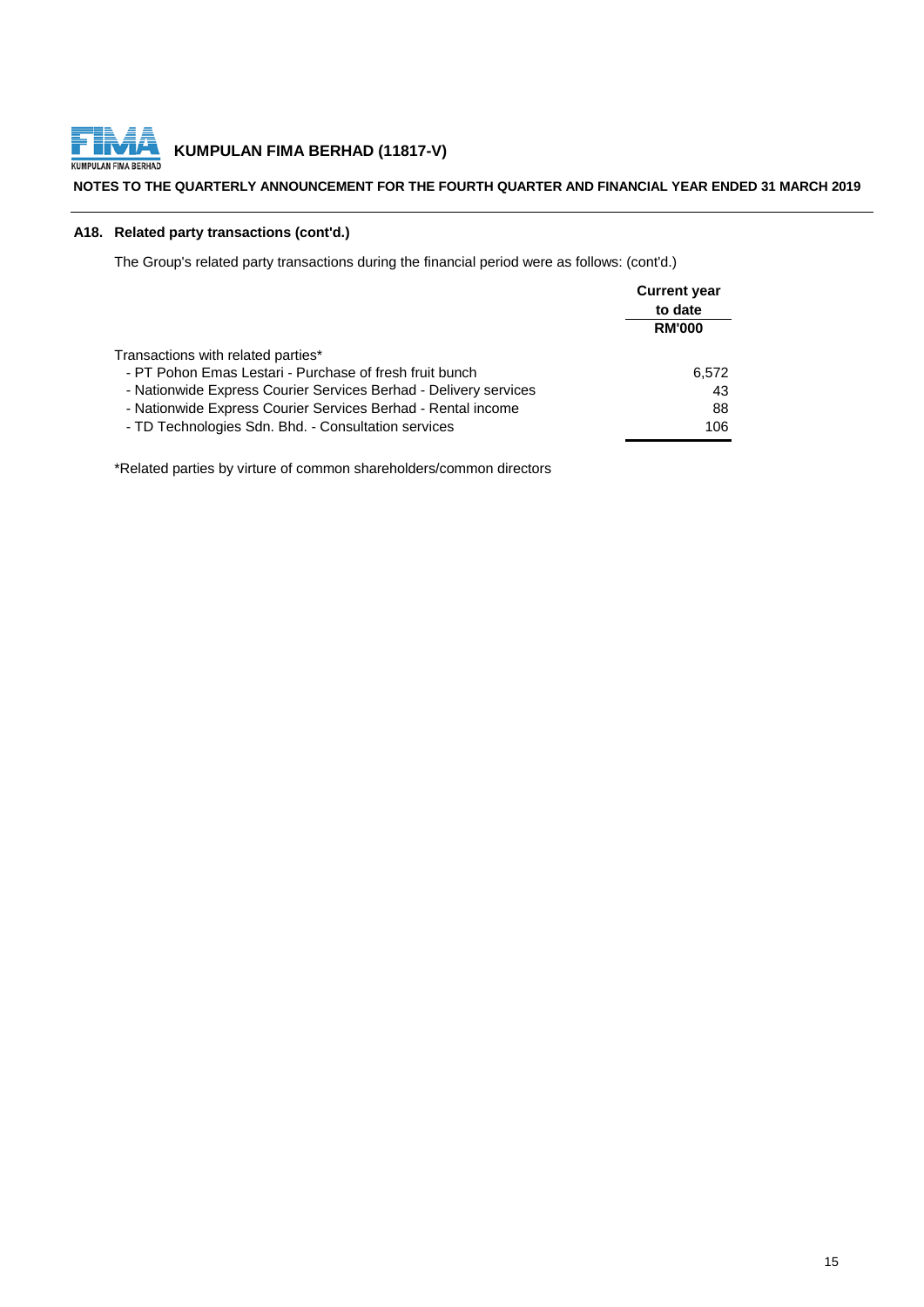

## **NOTES TO THE QUARTERLY ANNOUNCEMENT FOR THE FOURTH QUARTER AND FINANCIAL YEAR ENDED 31 MARCH 2019**

## **PART B - Bursa Securities Listing Requirements**

#### **B1. Review of performance**

#### **Group Performance**

|                   | Current | <b>Previous</b> |          |       |
|-------------------|---------|-----------------|----------|-------|
| (RM Million)      | YTD     | YTN             | Variance | %     |
| Revenue           | 469.47  | 482.46          | (12.99)  | (2.7) |
| Profit before tax | 114.89  | 78.14           | 36.75    | 47.0  |

Group revenue for the fourth quarter ended 31 March 2019 decreased to RM469.47 million as compared to RM482.46 million recorded in the corresponding period last year. The decreased of RM12.99 million was attributed to the lower revenue generated by manufacturing and plantation divisions.

However, Group profit before tax ("PBT") increased by RM36.75 million to RM114.89 million as compared to the corresponding period last year, mainly due to the significant write back of impairment loss on property, plant and equipment amounting RM23.6 million pursuant to the Mahkamah Agung's decision as disclosed in Note B10(ii). In addition, higher Group PBT also contributed by strong performance by its four main division.

The performance of each business division is as follows:

## **Manufacturing Division**

|                   | Current | <b>Previous</b> |          |       |
|-------------------|---------|-----------------|----------|-------|
| (RM Million)      | YTD     | YTD             | Variance | %     |
| Revenue           | 134.78  | 140.78          | (6.00)   | (4.3) |
| Profit before tax | 30.56   | 22.81           | 7.75     | 34.0  |

Revenue from **Manufacturing Division** decreased by 4.3% to RM134.78 million from RM140.78 million last year, primarily due to expiration of the contract to supply certain travel documents in Q1 FY2018. On the back of favourable sales mix and reversal of certain provisions, the division recorded higher PBT by RM7.75 million compared to corresponding period last year.

## **Plantation Division**

| (RM Million)                      | <b>Current</b><br>YTD | <b>Previous</b><br>YTD | <b>Variance</b> | %      |
|-----------------------------------|-----------------------|------------------------|-----------------|--------|
| Revenue                           |                       |                        |                 |        |
| Indonesia                         |                       |                        |                 |        |
| - Crude palm oil (CPO)            | 90.20                 | 118.44                 | (28.24)         | (23.8) |
| - Crude palm kernel oil (CPKO)    | 12.19                 | 19.58                  | (7.39)          | (37.8) |
| Malaysia                          |                       |                        |                 |        |
| - Fresh fruit bunch (FFB)         | 12.41                 | 12.50                  | (0.09)          | (0.7)  |
| - Pineapple                       | 3.55                  | 3.13                   | 0.42            | 13.4   |
| Total                             | 118.35                | 153.65                 | (35.30)         | (23.0) |
| Profit before tax and write back* | 9.18                  | 31.67                  | (22.49)         | (71.0) |
| <b>Profit before tax</b>          | 32.81                 | 31.67                  | 1.14            | 3.6    |

\* The amount is before the significant write back of impairment loss on property, plant and equipment amounting to *RM23.6 million pursuant to Mahkamah Agung's decision as disclosed in Note B10(ii).*

| FFB produced (mt)            | 198.910 | 198.294 | 616     | 0.3    |
|------------------------------|---------|---------|---------|--------|
| FFB yield/ha (mt)            | 21.96   | 22.83   | (0.87)  | (3.8)  |
| Cost of FFB produced (RM/mt) | 251.13  | 297.46  | (46.33) | (15.6) |
| CPO produced (mt)            | 47.966  | 51.887  | (3,921) | (7.6)  |
| CPO extraction rate (%)      | 22.34   | 22.09   | 0.25    | $1.1$  |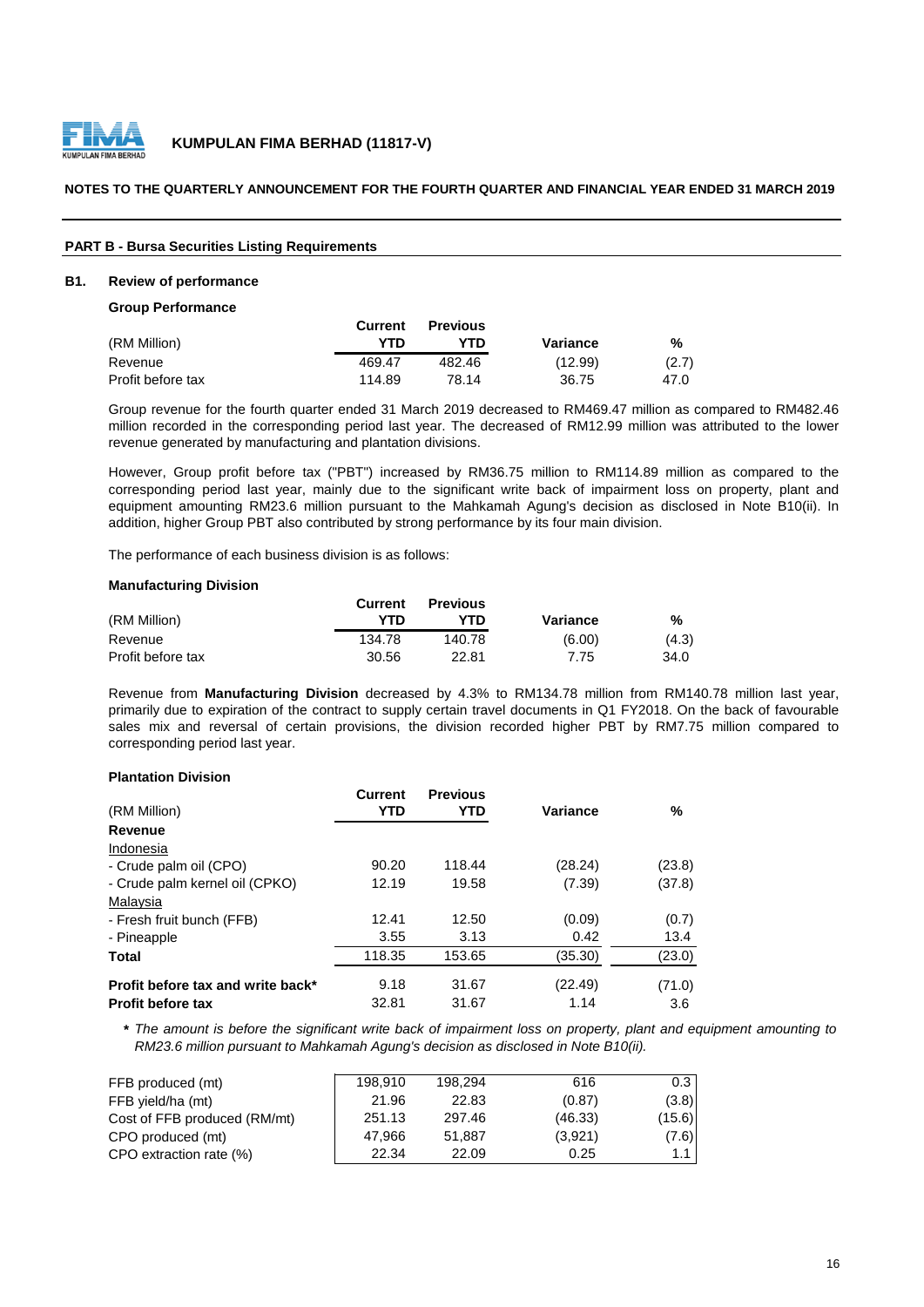

## **NOTES TO THE QUARTERLY ANNOUNCEMENT FOR THE FOURTH QUARTER AND FINANCIAL YEAR ENDED 31 MARCH 2019**

## **B1. Review of performance (cont'd.)**

**Plantation Division (cont'd.)**

|                                                   | <b>VUITEIIL</b><br><b>YTD</b> | гістіст<br>YTD. | <b>Variance</b> | %      |
|---------------------------------------------------|-------------------------------|-----------------|-----------------|--------|
| <b>Sales Quantity (mt)</b>                        |                               |                 |                 |        |
| - CPO                                             | 46,954                        | 50,275          | (3,321)         | (6.6)  |
| - CPKO                                            | 4.042                         | 4.417           | (375)           | (8.5)  |
| Average CIF selling price,<br>net of duty (RM/mt) |                               |                 |                 |        |
| - CPO                                             | 1,921                         | 2,342           | (421)           | (18.0) |
| - CPKO                                            | 3,015                         | 4,431           | (1, 416)        | (32.0) |
| Palm profiles (ha)                                |                               |                 |                 |        |
| - Mature                                          | 9,055.9                       | 8,684.5         |                 |        |
| - Immature                                        | 5,211.1                       | 5,446.5         |                 |        |
| - Rehab                                           | 496.7                         |                 |                 |        |
| Total planted area                                | 14.763.7                      | 14.131.0        |                 |        |

**Current Previous**

Revenue from **Plantation Division** decreased by 23.0% to RM118.35 million as compared to the corresponding period last year attributable to lower sales volume and selling price of CPO and CPKO. On the back of lower revenue, the division's PBT (excludes significant write back of impairment loss on property, plant and equipment amounting RM23.6 million pursuant to Mahkamah Agung's decision as disclosed in Note B10(ii)) also decreased by RM22.49 million to RM9.18 million as compared to same period last year.

Our plantation estates in Malaysia which are still in the process of land development or palm planting registered a total pretax loss of RM13.87 million as compared to RM7.13 million pretax loss recorded in the corresponding period last year.

## **Bulking Division**

|                   | Current | <b>Previous</b> |          |      |
|-------------------|---------|-----------------|----------|------|
| (RM Million)      | YTD     | YTD             | Variance | %    |
| Revenue           | 81.15   | 53.54           | 27.61    | 51.6 |
| Profit before tax | 44.39   | 24.91           | 19.48    | 78.2 |

**Bulking Division** recorded an increase of RM27.61 million or 51.6% higher in revenue from RM53.54 million recorded last year. The increase was mainly due to higher revenue recorded by most of products segment. In line with the increase in revenue, the division's PBT increased by RM19.48 million to RM44.39 million.

## **Food Division**

| (RM Million)           | Current<br>YTD | <b>Previous</b><br>YTD | <b>Variance</b> | %     |
|------------------------|----------------|------------------------|-----------------|-------|
| Revenue                |                |                        |                 |       |
| Papua New Guinea (PNG) | 124.01         | 122.68                 | 1.33            | 1.1   |
| Malaysia               | 6.31           | 6.59                   | (0.29)          | (4.3) |
|                        | 130.32         | 129.27                 | 1.05            | 0.8   |
| Profit before tax      | 8.33           | 1.36                   | 6.97            | 512.5 |

**Food Division's** revenue increased to RM130.32 million as compared to RM129.27 million recorded in the previous financial year. The increase in revenue was mainly due to higher sales volume of mackerel products. The division's PBT has increased by RM6.97 milion as compared to RM1.36 million recorded in the same period last year mainly attributable to forex gain of RM0.68 million (FY2018: Forex loss of RM8.53 million).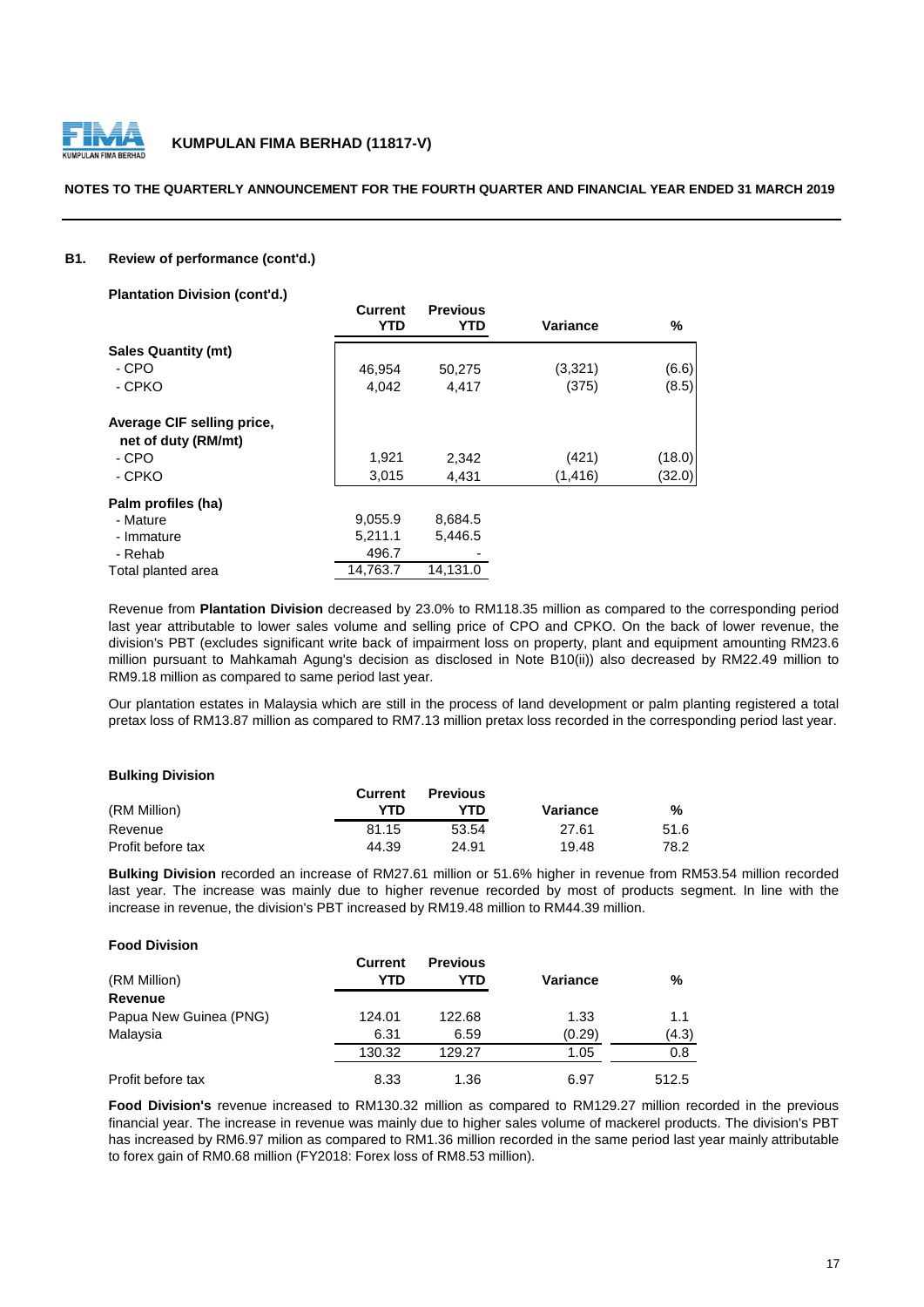

## **NOTES TO THE QUARTERLY ANNOUNCEMENT FOR THE FOURTH QUARTER AND FINANCIAL YEAR ENDED 31 MARCH 2019**

## **B2. Comparison with preceding quarter's results**

## **Group Performance**

|                   | OTR 4   | OTR <sub>3</sub> |          |        |
|-------------------|---------|------------------|----------|--------|
| (RM Million)      | FY 2019 | FY 2019          | Variance | %      |
| Revenue           | 135.08  | 105.34           | 29.74    | 28.2   |
| Profit before tax | 15.37   | 27.25            | (11.88)  | (43.6) |

The Group revenue increased by RM29.74 million to RM135.08 million as compared to the preceding quarter, as a result of higher revenue recorded by plantation and food divisions.

However, the Group PBT decreased by RM11.88 million to RM15.37 million as compared to RM27.25 million recorded in the preceding quarter.

The performance of each business division is as follows:

#### **Manufacturing Division**

|                   | OTR <sub>4</sub> | OTR <sub>3</sub> |          |        |
|-------------------|------------------|------------------|----------|--------|
| (RM Million)      | FY 2019          | FY 2019          | Variance | %      |
| Revenue           | 32.92            | 34.61            | (1.69)   | (4.9)  |
| Profit before tax | 6.07             | 9.82             | (3.75)   | (38.2) |

**Manufacturing Division's** revenue decreased by RM1.69 million or 4.9% in the current quarter as compared to the preceding quarter. The decline was mainly due to decrease volume from confidential documents. On the back of lower revenue coupled with additional inventories written down and provision for warranty, PBT has also decreased to RM6.07 million in current quarter.

#### **Plantation Division**

| QTR <sub>4</sub><br>FY 2019 | QTR 3<br>FY 2019 | <b>Variance</b> | %        |
|-----------------------------|------------------|-----------------|----------|
|                             |                  |                 |          |
|                             |                  |                 |          |
| 31.28                       | 14.74            | 16.54           | 112.2    |
| 2.56                        | 2.44             | 0.12            | 4.8      |
|                             |                  |                 |          |
| 3.05                        | 3.18             | (0.13)          | (3.9)    |
| 0.67                        | 0.97             | (0.30)          | (30.9)   |
| 37.56                       | 21.33            | 16.23           | 76.1     |
| (0.12)                      | 5.18             | (5.30)          | (102.3)  |
| 12,268                      | 13,984           | (1,716)         | (12.3)   |
|                             |                  |                 |          |
| 16,956                      | 8,023            | 8,933           | 111.3    |
| 977                         | 995              | (18)            | (1.8)    |
|                             |                  |                 |          |
|                             |                  |                 | 0.4      |
|                             |                  |                 | 7.0      |
|                             | 1,845<br>2,619   | 1,838<br>2,447  | 7<br>172 |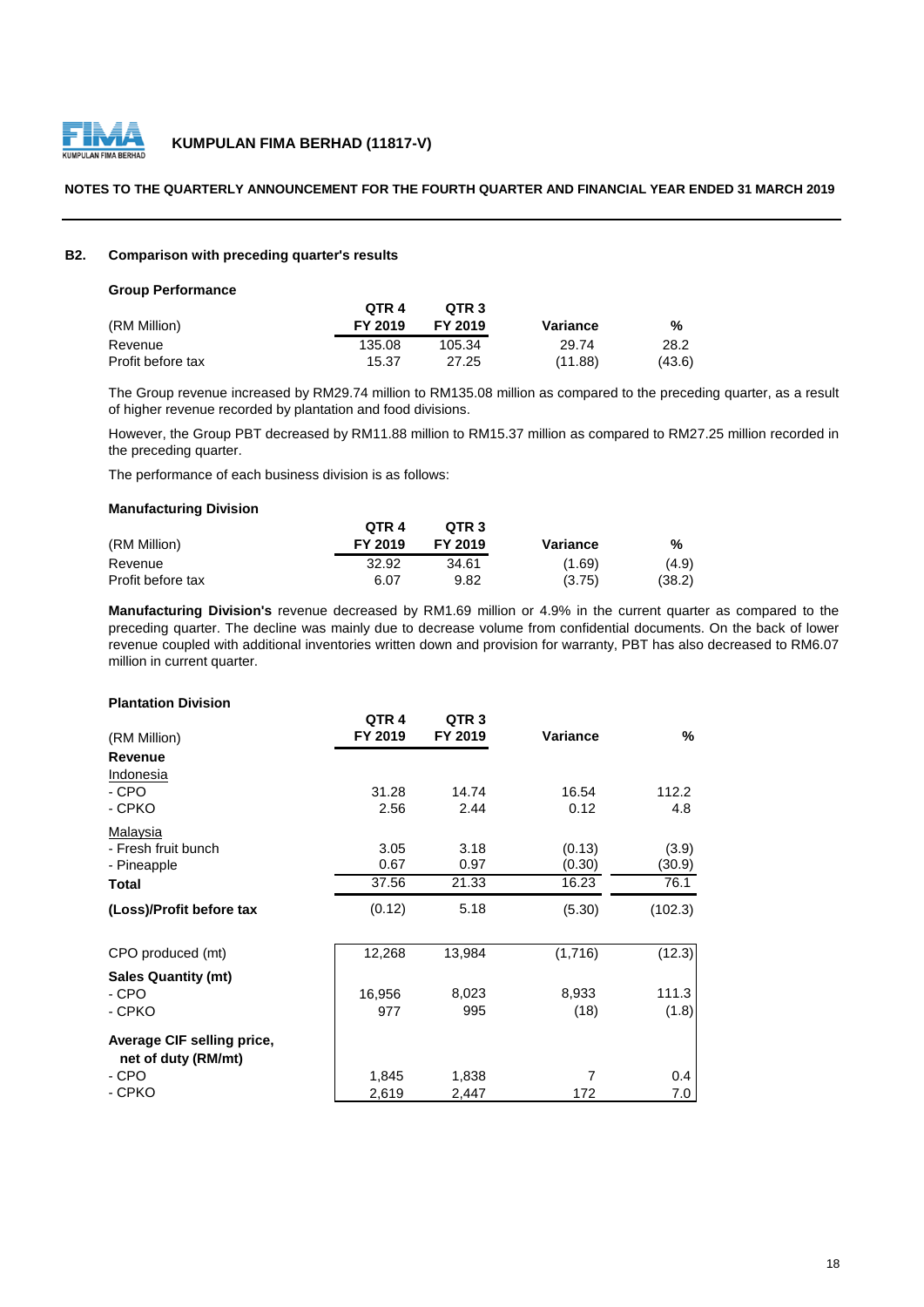

## **NOTES TO THE QUARTERLY ANNOUNCEMENT FOR THE FOURTH QUARTER AND FINANCIAL YEAR ENDED 31 MARCH 2019**

## **B2. Comparison with preceding quarter's results (cont'd.)**

## **Plantation Division (cont'd.)**

Plantation Division's revenue for the quarter increased by RM16.23 million, higher than the preceding quarter mainly due to increase in sales volume of CPO. However, the division's PBT decrease by RM5.30 million compared to preceding quarter mainly due to higher loss registered by plantation estates in Malaysia as well as higher upkeep and cultivation cost.

#### **Bulking Division**

|                   | OTR <sub>4</sub> | OTR <sub>3</sub> |          |        |
|-------------------|------------------|------------------|----------|--------|
| (RM Million)      | FY 2019          | FY 2019          | Variance | %      |
| Revenue           | 21.88            | 22.24            | (0.36)   | (1.6)  |
| Profit before tax | 10.72            | 13.33            | (2.61)   | (19.6) |

Revenue from **Bulking Division** of RM21.88 million was slightly lower by 1.6% or RM 0.36 million as compared to the preceding quarter. PBT has also decreased by RM2.61 million to RM10.72 million as compared to the preceding quarter as a result of higher operating cost as well as unfavorable product mix.

## **Food Division**

| (RM Million)    | QTR <sub>4</sub><br>FY 2019 | QTR <sub>3</sub><br>FY 2019 | <b>Variance</b> | %      |
|-----------------|-----------------------------|-----------------------------|-----------------|--------|
| <b>Revenue</b>  |                             |                             |                 |        |
| <b>PNG</b>      | 40.15                       | 24.28                       | 15.87           | 65.4   |
| Malaysia        | 1.45                        | 1.69                        | (0.24)          | (14.2) |
|                 | 41.60                       | 25.97                       | 15.63           | 60.2   |
| Loss before tax | (0.59)                      | (1.16)                      | 0.57            | 49.1   |

Revenue from **Food Division** increased by RM15.63 million or 60.2% to RM41.60 million as compared to the preceding quarter due to higher sales volume of mackerel and tuna products. In line with higher revenue, the division registered a slight improvement in PBT by RM0.57 million as compared to preceding quarter.

## **B3. Prospects**

**Manufacturing Division** - The division will continue its concerted efforts to establish new strategic alliances to develop new products and solutions to complement its existing products.

**Plantation Division -** The overall performance of the oil palm production and processing is very much influenced by the direction of palm oil prices and our estates' yield. Nevertheless, we will remain focused in improving our efficiency and productivity in oil palm plantation operation and optimising production cost.

**Bulking Division -** The demand for storage is expected to improve slightly with the increase in palm oil stock level nationwide. The division is looking at securing more long term contracts with customers as well as handling higher margin products.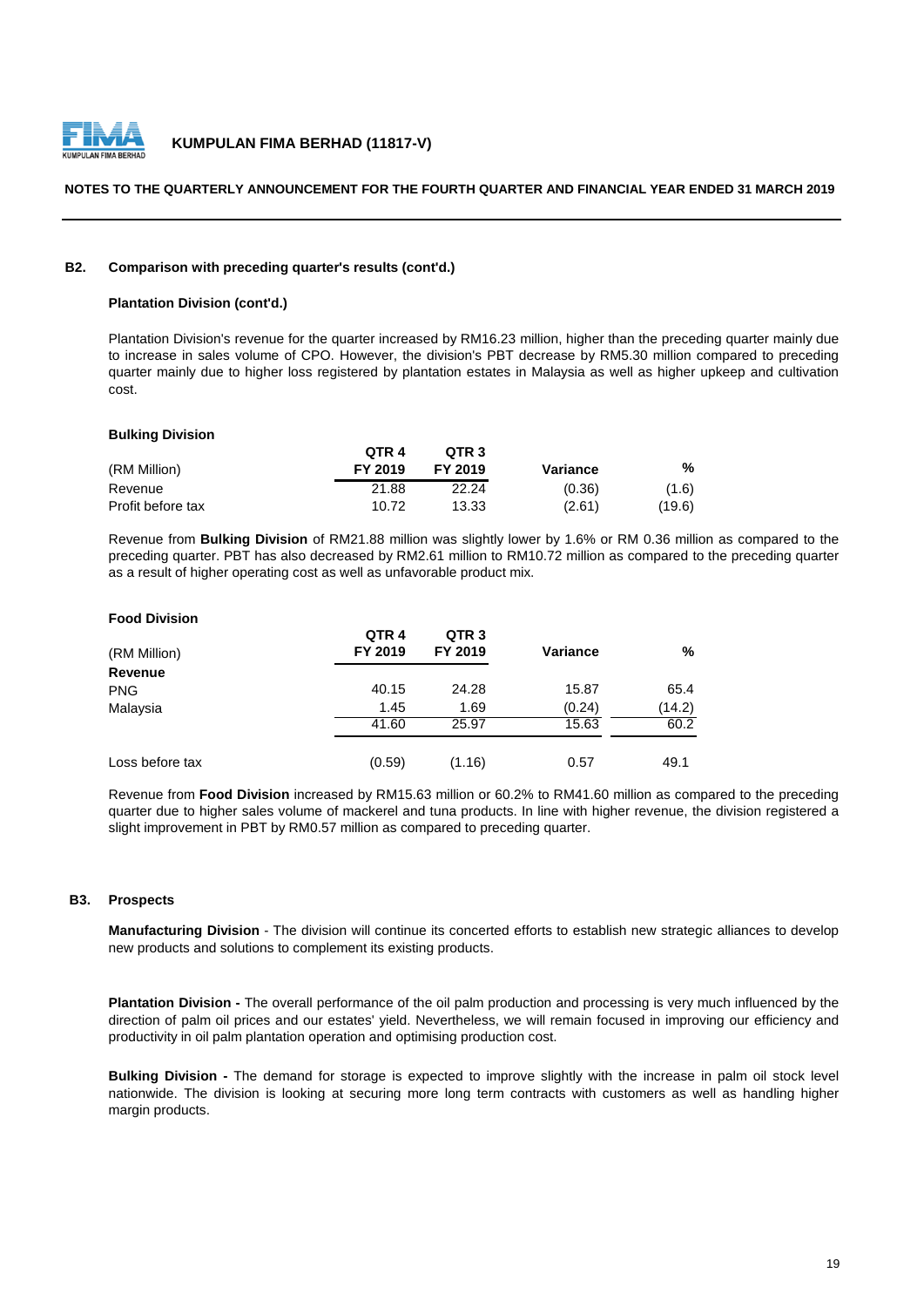

## **NOTES TO THE QUARTERLY ANNOUNCEMENT FOR THE FOURTH QUARTER AND FINANCIAL YEAR ENDED 31 MARCH 2019**

## **B3. Prospects (cont'd.)**

**Food Division** faces many challenges ahead, particularly in Papua New Guinea where the division's main operation is located, amidst intense market competition from cheaper imported products and currency fluctuation. The division will continue to focus on operational efficiency, productivity and margin improvements, and cost control as well as emphasising on quality, service and delivery.

## **B4. Explanatory notes on variances with profit forecasts or profit guarantees**

The Group did not issue any profit forecast and/or profit guarantee to the public.

#### **B5. Income tax expense**

|                  | <b>Current</b> | <b>Current</b> |
|------------------|----------------|----------------|
|                  | year           | year           |
|                  | quarter        | to date        |
|                  | 31-3-2019      | 31-3-2019      |
|                  | <b>RM'000</b>  | <b>RM'000</b>  |
| Current taxation | 10,705         | 29,677         |

The effective tax rate on the Group's profit to date is higher than the statutory tax rate mainly due to certain expenses disallowed for taxation purposes.

## **B6. Profits/(losses) on sale of unquoted investments and/or properties**

There were no sale of unquoted investments and/or properties during the current quarter.

#### **B7. Purchase or disposal of quoted securities**

There were no purchase or disposal of quoted securities during the current quarter.

## **B8. Corporate proposals**

#### **(a) Status of corporate proposal**

There are no corporate proposals announced but not completed at the date of this report.

**(b) Utilisation of proceeds raised from any corporate proposal** Not applicable.

## **B9. Borrowings and debt securities**

|                                   | As at<br>$31 - 3 - 2019$<br><b>RM'000</b> | As at<br>$31 - 3 - 2018$<br><b>RM'000</b> |
|-----------------------------------|-------------------------------------------|-------------------------------------------|
| Secured:                          |                                           |                                           |
| Non-current                       |                                           |                                           |
| *Obligations under finance leases | 14,868                                    | 15,588                                    |
| <b>Current</b>                    |                                           |                                           |
| *Obligations under finance leases | 643                                       | 611                                       |
| Bankers' acceptance               | 4,506                                     | 8,419                                     |
| Short term revolving credit       | 30,000                                    | 25,000                                    |
|                                   | 35,149                                    | 34,030                                    |
|                                   | 50,017                                    | 49,618                                    |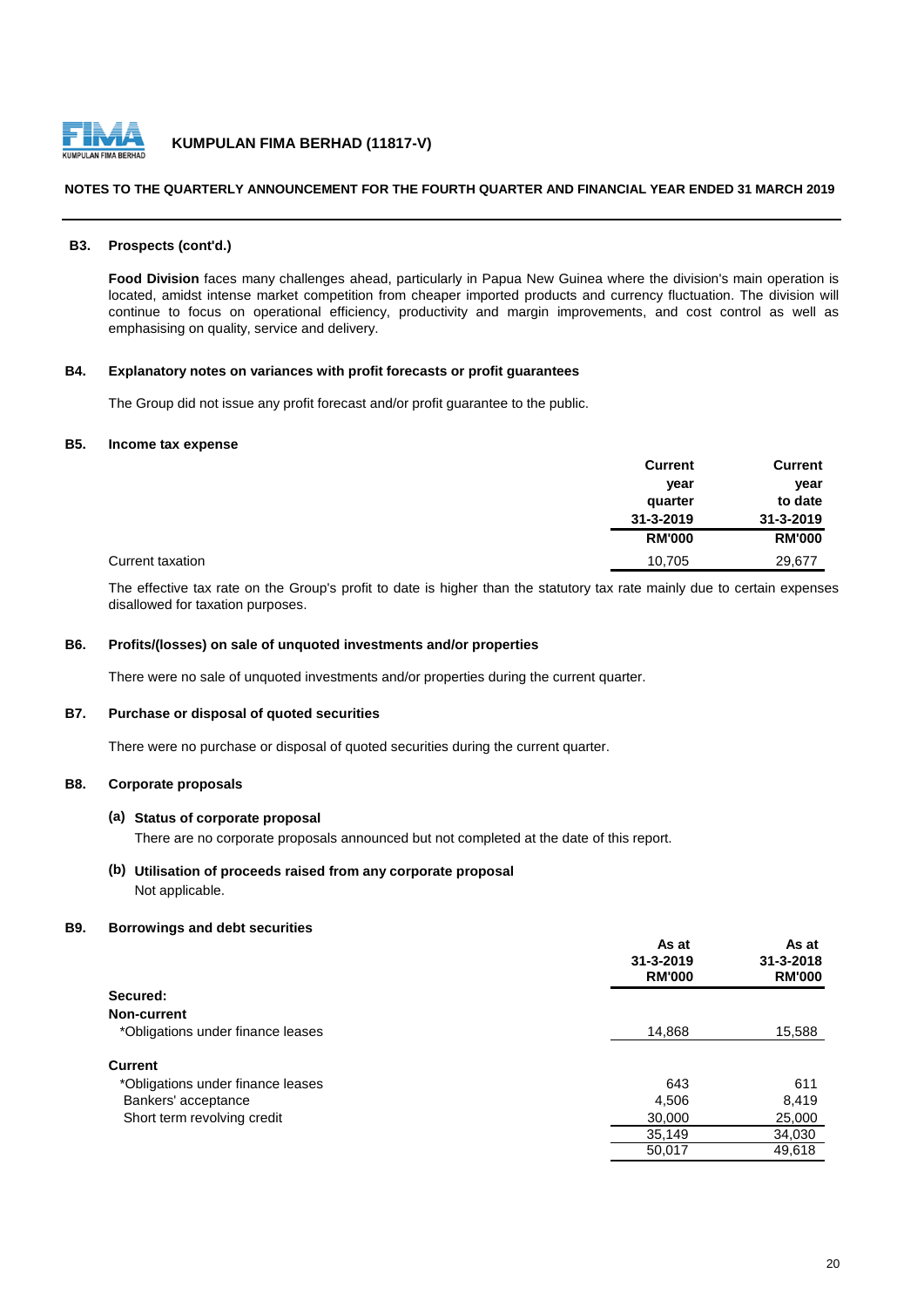

## **NOTES TO THE QUARTERLY ANNOUNCEMENT FOR THE FOURTH QUARTER AND FINANCIAL YEAR ENDED 31 MARCH 2019**

## **B9. Borrowings and debt securities (cont'd.)**

\* The obligations under finance leases are in respect of the following land lease:

- (i) A 99 year land lease granted to subsidiary, Gabungan Warisan Sdn. Bhd. to develop approximately 249.8 ha of land in Kuala Krai, Kelantan Darul Naim. The lease expires on 2 July 2112.
- (ii) Sub-leases granted to subsidiaries, Taka Worldwide Trading Sdn. Bhd. and Etika Gangsa Sdn. Bhd. over 2 parcels of land measuring approximately 404.6 ha, deemed suitable for oil palm cultivation, situated in Mukim Relai, Daerah Jajahan Gua Musang, Kelantan for a term of 66 years expiring 5 March 2075, with an option to renew for a further period of 33 years.
- (iii) A 60 year lease granted to subsidiary, R.N.E. Plantation Sdn Bhd over 1 plot of agricultural land measuring 2,000 ha located at Sungai Siput, Daerah Kuala Kangsar, Perak. The lease will expire on 3 August 2075, with an option to renew for a further 30 years.

## **B10. Changes in material litigations**

Except for the following, there were no other changes in material litigation since the date of the last annual statement of financial position:

(i) On 30 July 2018, a subsidiary, Fima Corporation Berhad ("FimaCorp") announced that its wholly owned subsidiary, Percetakan Keselamatan Nasional Sdn. Bhd. ("the Plaintiff"), has on the same day, commenced a High Court action against Datasonic Technologies Sdn. Bhd. ("the Defendant").

The claim is for a sum of RM24,975,000.00 (excluding interest and cost) ("Outstanding Amount"), being the amount due and owing by the Defendant to the Plaintiff for 1.5 million Malaysian passport booklets which were supplied by the Plaintiff to the Defendant.

At the request of the Defendant during the case management on 3 October 2018, the Plaintiff agreed to attempt mediation with the aim of arriving at an amicable resolution. The mediation took place on 17 October 2018, 19 October 2018 and 1 March 2019. However, the parties could not reach a resolution.

The next case management has been fixed for 31 May 2019. The matter has been fixed for trial on 12 July 2019, 9 August 2019, 8 January 2020 and 9 January 2020.

This civil suit is not expected to give significant impact on the financial and operational position of the Company.

(ii) On 21 October 2016, FimaCorp announced that its Indonesian subsidiary, PT Nunukan Jaya Lestari ("PTNJL") has instituted legal proceedings to challenge the order issued by the Menteri Agraria dan Tata Ruang/Kepala Badan Pertanahan Nasional ('Defendant") ("Ministerial Order") to revoke PTNJL's land title Hak Guna Usaha No. 01/Nunukan Barat ("HGU") with immediate effect.

The Ministerial Order was on the basis that the HGU was improperly issued due to administrative irregularities performed by certain officers of the Badan Pertanahan Nasional Provinsi Kalimantan Timur at the time of the issuance of the HGU in 2003, resulting in parts of the area within the HGU to overlap with foresty areas. PTNJL's planted area affected by the Ministerial Order measures 3,691.9 hectare.

On 21 October 2016, PTNJL filed an application in the Pengadilan Tata Usaha (State Administrative Court) in Jakarta, Indonesia seeking an order to annul the Ministerial Order. Simultaneously, in the said application, PTNJL has also sought an order from State Administrative Court to postpone the enforcement of the Ministerial Order pending full and final determination of the matter by the Indonesian courts. The Defendant, together with a third party interverner, PT Adindo Hutani Lestari, have filed a defence against the said suit.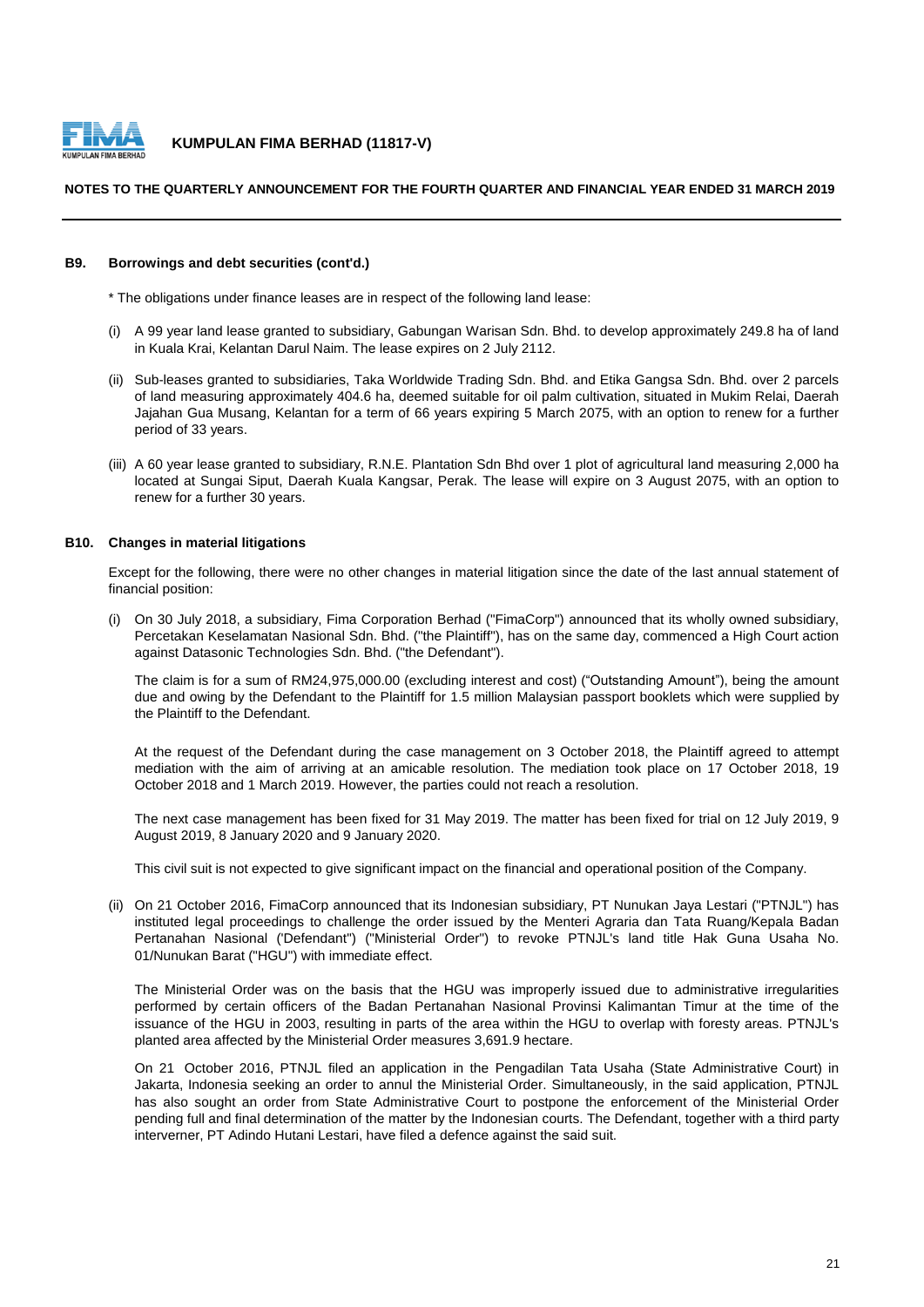

## **NOTES TO THE QUARTERLY ANNOUNCEMENT FOR THE FOURTH QUARTER AND FINANCIAL YEAR ENDED 31 MARCH 2019**

## **B10. Changes in material litigations (cont'd.)**

On 13 June 2017, the State Administrative Court dismissed the application filed by PTNJL to annul the Ministerial Order. Subsequently on 24 July 2017, PTNJL filed and appeal to the Pengadilan Tinggi Tata Usaha Negara Jakarta to appeal against the decision of the State Adminstrative Court.

The Pengadilan Tinggi Tata Usaha Negara Jakarta vide its written decision dated 11 December 2017 (which was received by the Company's solicitors on 2 January 2018 and subsequently forwarded to FimaCorp on 3 January 2018):

- (a) has partly allowed PTNJL's appeal against the State Administrative Court's decision, with costs;
- (b) has declared that the Ministerial Order revoking PTNJL's HGU to be void, save for the areas overlapping with forestry areas/third party interests measuring 5,138 hectares; and
- $(c)$ has ordered the Defendant to revoke the Ministerial Order save for the areas overlapping with forestry areas/third party interests measuring 5,138 hectares.

Pursuant to Pengadilan Tinggi Tata Usaha Negara Jakarta's decision dated 11 December 2017, PTNJL has filed its statement of appeal on 10 January 2018 and appeal on 23 January 2018 to the Mahkamah Agung Republik Indonesia ("Mahkamah Agung") in respect of the decision of the Pengadilan Tinggi Tata Usaha Negara Jakarta.

Mahkamah Agung, vide its written decision dated 21 August 2018, has allowed PTNJL's appeal and ruled that the Ministerial Order revoking PTNJL's HGU be annulled. The Mahkamah Agung also ordered the Defendant, to simultaneously:

- (a) issue an order cancelling PTNJL's HGU rights over the areas overlapping with third party interests measuring 3,500 hectares; and
- (b) issue a new HGU certificate in favour of PTNJL for an area measuring 16,474.130 hectares, (which is 19,974.130 hectares less the 3,500 hectares referred to in paragraph (a) above).

PTNJL is currently taking the necessary legal steps to enforce the court's decision.

The amount of write back relating to the impairment of property, plant and equipment previously affected by the Ministerial Order is RM23,631,000 and reflected in the previous quarter results.

On 20 February 2019, FimaCorp announced that PTNJL has received notice that the Defendant has filed an application for judicial review together with its judicial review memorandum at the Mahkamah Agung on 8 February 2019. The Defendant is seeking to set aside the Mahkamah Agung's written decision dated 21 August 2018 on grounds that the court had among others misapplied the law to the relevant facts in arriving at the decision. PTNJL has on 18 March 2019 filed a counter memorandum at the Mahkamah Agung in response to the said application.

Under Indonesian laws and regulations, commencement of judicial review proceedings does not prevent the implementation of the Mahkamah Agung's written decision as aforesaid.